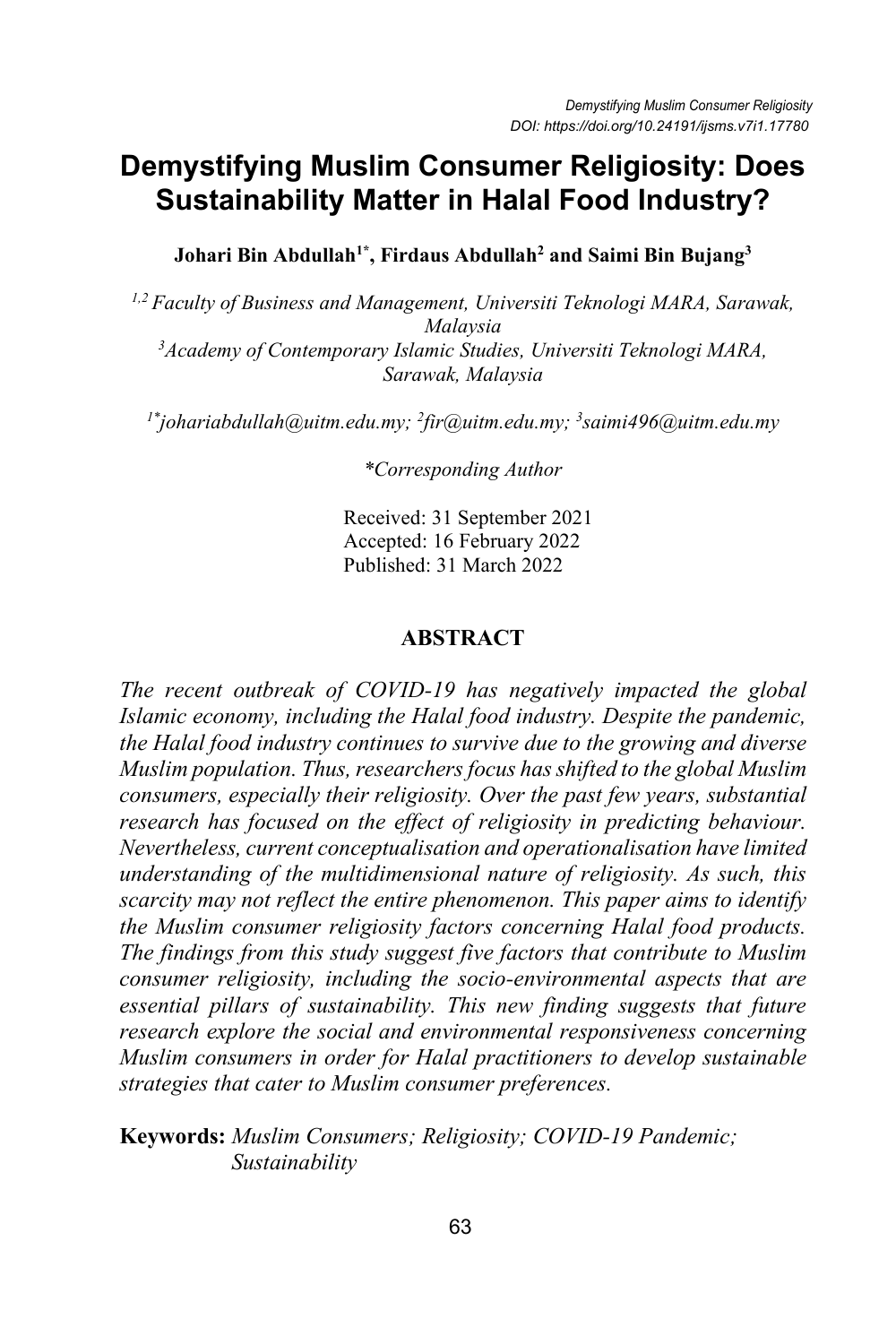## **INTRODUCTION**

The Halal industry is one of the anchors in global Islamic economies. Malaysia has been at the forefront of the Halal industry development, establishing the Halal ecosystem to cater to domestic and foreign markets. Halal Industry Master Plan (HIMP) 2030 projected the global Halal industry market size to be worth USD 5 Trillion in 2030. Halal Development Corporation Berhad (HDC) (2020) reported that the Halal food and beverages industry alone is worth USD 2.1 Trillion. Nevertheless, the recent outbreak of COVID-19 had contracted the world's economy by 3.3%, and the Muslim spending worldwide decreased by 8% in various sectors of Islamic economies in 2020.

The State of Global Islamic Economy Report 2020/21 projected that the Compound Annual Growth Rate (CAGR) for Pre COVID-19 was 6.2% and for post-COVID-19 is only 3.2% (Dinar Standard, 2021). The worst-hit sector by the pandemic is travel related industry with -70%, while the Halal food industry is the second least badly hit sector with -2.5%. The CAGR forecast for the Halal food industry was recorded at USD1.17 trillion in 2019 to reach USD1.38 trillion in 2024.

| Rank | 2015/2016      | 2016/17        | 2017/18    | 2018/19        | 2019/20        | 2020/21    |
|------|----------------|----------------|------------|----------------|----------------|------------|
|      | Malaysia       | Malaysia       | Malaysia   | Malaysia       | Malaysia       | Malaysia   |
|      | (116)          | (121)          | (146)      | (127)          | (111)          | (290.2)    |
| 2    | <b>UAE</b>     | <b>UAE</b>     | <b>UAE</b> | <b>UAE</b>     | <b>UAE</b>     | S. Arabia  |
|      | (63)           | (86)           | (86)       | (89)           | (79)           | (155.1)    |
| 3    | <b>Bahrain</b> | <b>Bahrain</b> | S. Arabia  | <b>Bahrain</b> | <b>Bahrain</b> | <b>UAE</b> |
|      | (58            | (66)           | (67)       | (65)           | (60)           | (133.0)    |
|      |                |                |            |                |                |            |

#### **Table 1**

*Global Islamic Economy Indicator, GIEI 2015-2020 (Top Three Countries)*

Note. Extracted from SGIE Report 2015-2021

Malaysia has been leading in the global Islamic economies and for several consecutive years ranked as number one among 83 Muslim-majority countries based on the Global Islamic Economy (GIE) Indicator. As illustrated in Table 1, the GIE indicator serves as the benchmark for the leading national ecosystems and is regarded as the best to support the development of the Islamic economy.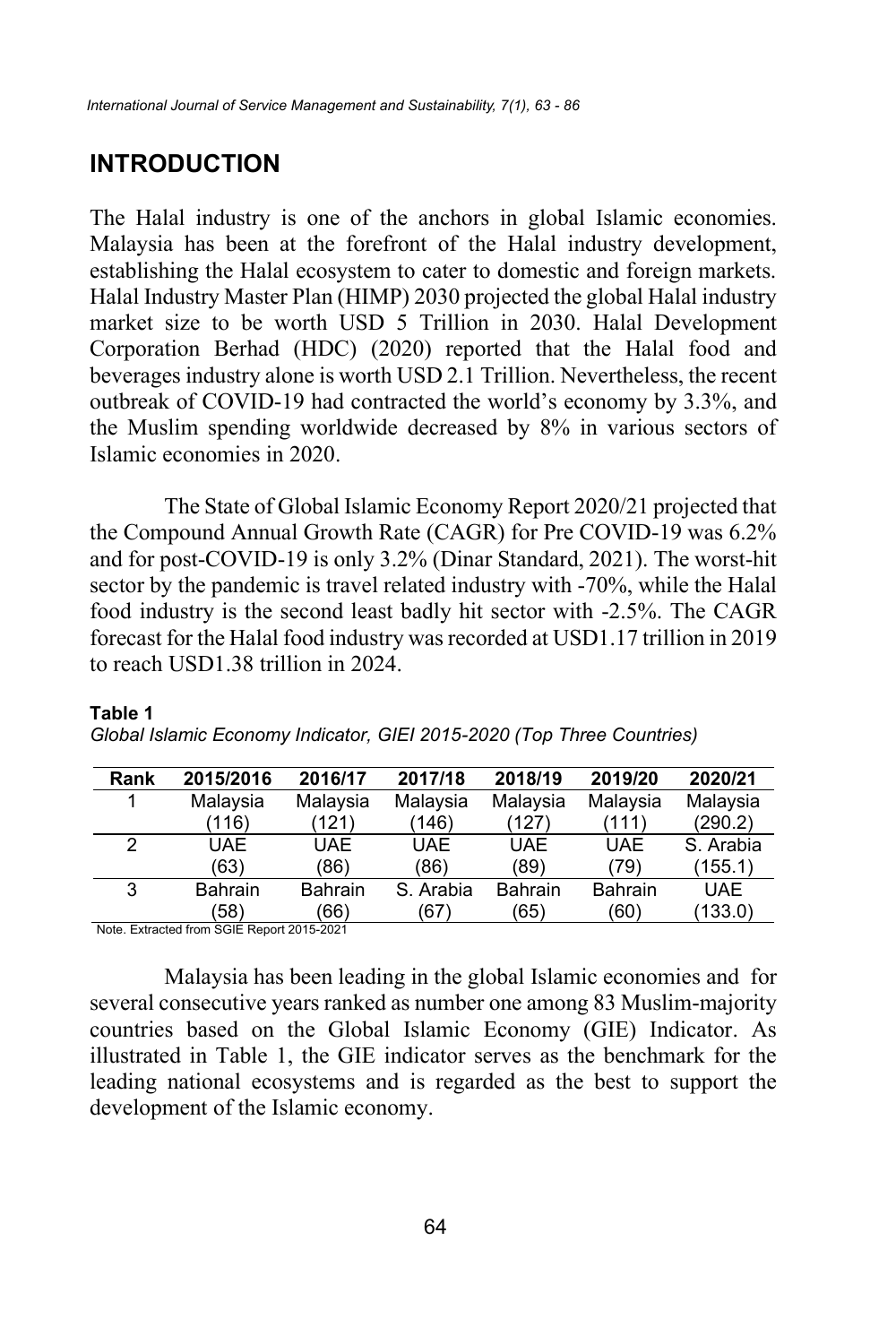Malaysia has been consistently in the top three in the Halal food sectors for the last six years, as shown in Table 2. It can be a role model for Islamic economic development, especially in the Halal food sector.

| Rank | 2015/2016  | 2016/17    | 2017/18    | 2018/19    | 2019/20    | 2020/21    |
|------|------------|------------|------------|------------|------------|------------|
|      | Malaysia   | <b>UAE</b> | Malaysia   | <b>UAE</b> | <b>UAE</b> | Malaysia   |
|      | 76)        | 75)        | (97)       | (91)       | (91.5)     | (209.8)    |
| 2    | Pakistan   | Pakistan   | <b>UAE</b> | Malaysia   | Malaysia   | Singapore  |
|      | '56)       | (56)       | (67)       | (81)       | (74.3)     | (125.2)    |
| 3    | <b>UAE</b> | Malaysia   | Pakistan   | Oman       | Sudan      | <b>UAE</b> |
|      | (53)       | (55)       | (60)       | (62)       | (66)       | (104.4)    |

#### **Table 2** *GIEI on Halal Food Sector 2015-2020 (Top Three Countries)*

Note. Extracted from SGIE Report 2015-2021

The emergence of this industry is also driven by the growing Muslim population globally. The world's Muslim population is expected to reach 2.2 billion by 2030 (Pew Research Center, 2011). Based on the projection by Pew Research Center (Pew Research Center, 2017), the number will continue to increase to 3.0 billion by 2060. According to Vohra et al. (2009), researchers segment Muslims into conservatives, new age Muslims, societal traditionalists, practical strivers and liberals. Researchers suggest this segmentation based on the in-depth religious acceptance within the community (Rishi & Halder, 2015). Each segment responds differently to the markets and trends concerning consumption. Nonetheless, global Muslim consumers are increasingly pushing for Halal products and services (Pew Research Center, 2011). There is evidence of high sentiments on such importance, especially in Muslim-majority countries such as Malaysia.

However, it is vital to recognise that there are variations in the adherences and practices of Islam among Muslims (Pew Research Center, 2011). Thus, religiosity is an important variable when studying Muslim consumers and their behaviour. Religion is a sensitive aspect for Muslims, but this depends on devotedness or religiosity (Said et al., 2014). Muslim consumers may vary in their behaviour due to differences in their religiosity level (Abou Youssef et al., 2011). Religious individuals tend to translate their internal religious beliefs into external consumer behavioural activities (Mokhlis, 2006). Others posited that religiosity represents inherent human values that are observable and more practical to marketers (Newaz, 2014).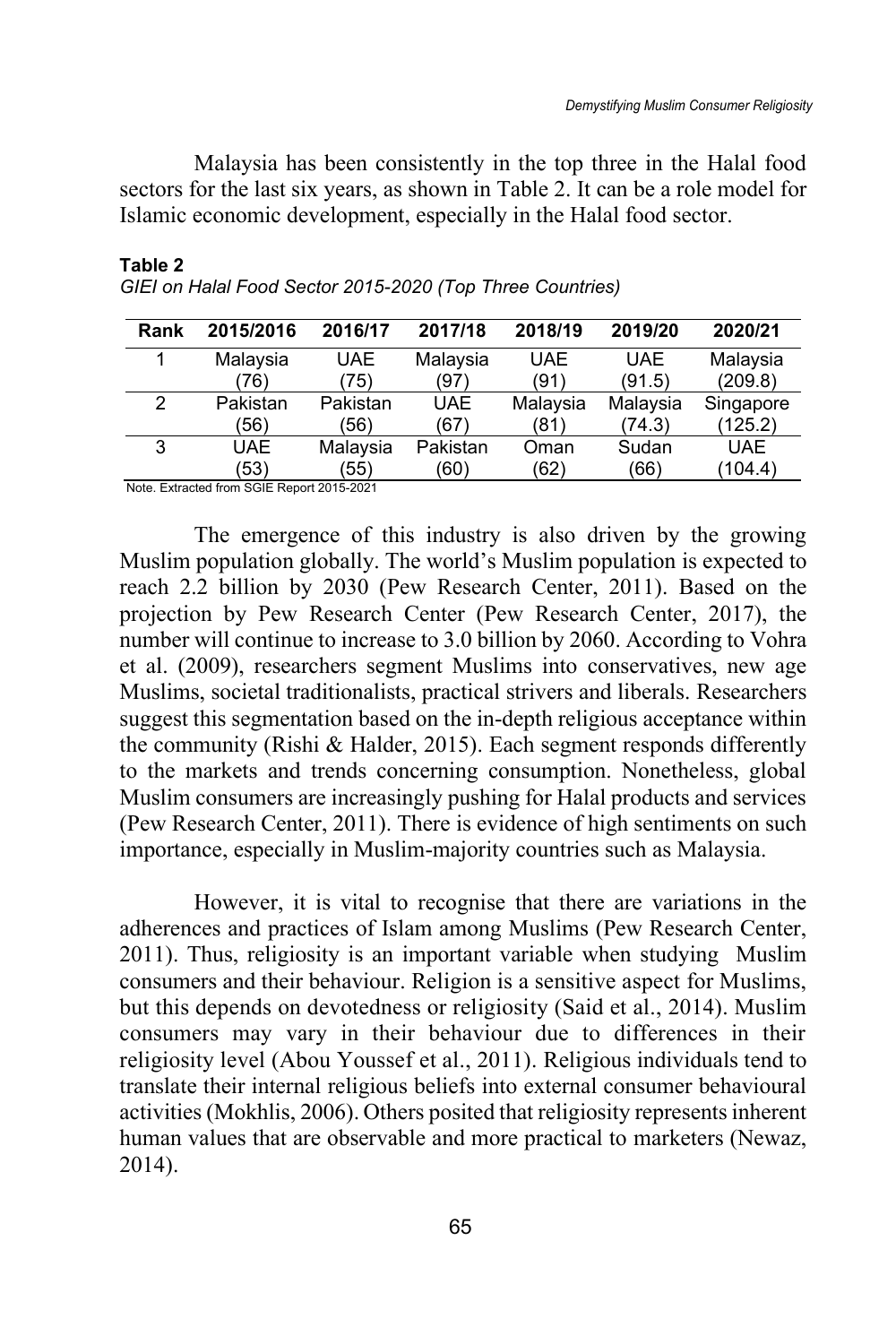Furthermore, many studies have emphasised the role of religiosity in determining the intention to purchase Halal food products. It includes several factors that employed a single dimension of religiosity scale in the Muslim majority population and Muslim minority population (Muslichah, et al., 2019; Khalek, 2015; Yakin and Rahmani, 2018; Elseidi, 2018; Acas & Loanzon, 2020). Despite the differences in contextual setting (i.e. multiple countries, Muslim compositions and cultural diversity), these studies consistently found that religiosity affects awareness and intention to purchase Halal food products. However, according to Jafari (2012), religiosity is not static since it is shaped and altered by incoming knowledge or changing landscape of religion.

Therefore, the existing research might fall short in capturing the multidimensional nature of religiosity in shaping the behaviour of diverse segments of Muslim consumers. Since the conceptualisation and operationalisation are based only on limited dimensions, this scarcity may not capture the concept entirely (Abou-Youssef et al*.*, 2011; El-Bassiouny, 2016; Khraim, 2010; Shukor & Jamal, 2013). Thus, the outcome may not adequately reflect nor explain the Muslim consumer religiosity.

Besides, Malaysian Muslim consumers might provide unique dimensions based on their multicultural diversity and ideal ecosystem for the Islamic economy. Malaysian Muslims hold on to their faith and belief, especially concerning food consumption (Asa & Azmi, 2018). Therefore, this paper aimed to identify the multidimensional religiosity of Muslim consumers as such dimensions might provide new insights on religiosity affecting Muslim consumers in their intention to purchase Halal food products.

## **LITERATURE REVIEW**

A systematic literature review revealed limited but growing research on religiosity and consumers especially concerning Halal food products. A total of 109 research employed either Islamic or Muslim religiosity. However, only 18 articles which is less than 4% emphasised Halal food products which fit the context of this study. These studies were conducted within the 2015-2020 timeline and had almost a similar objective which was to find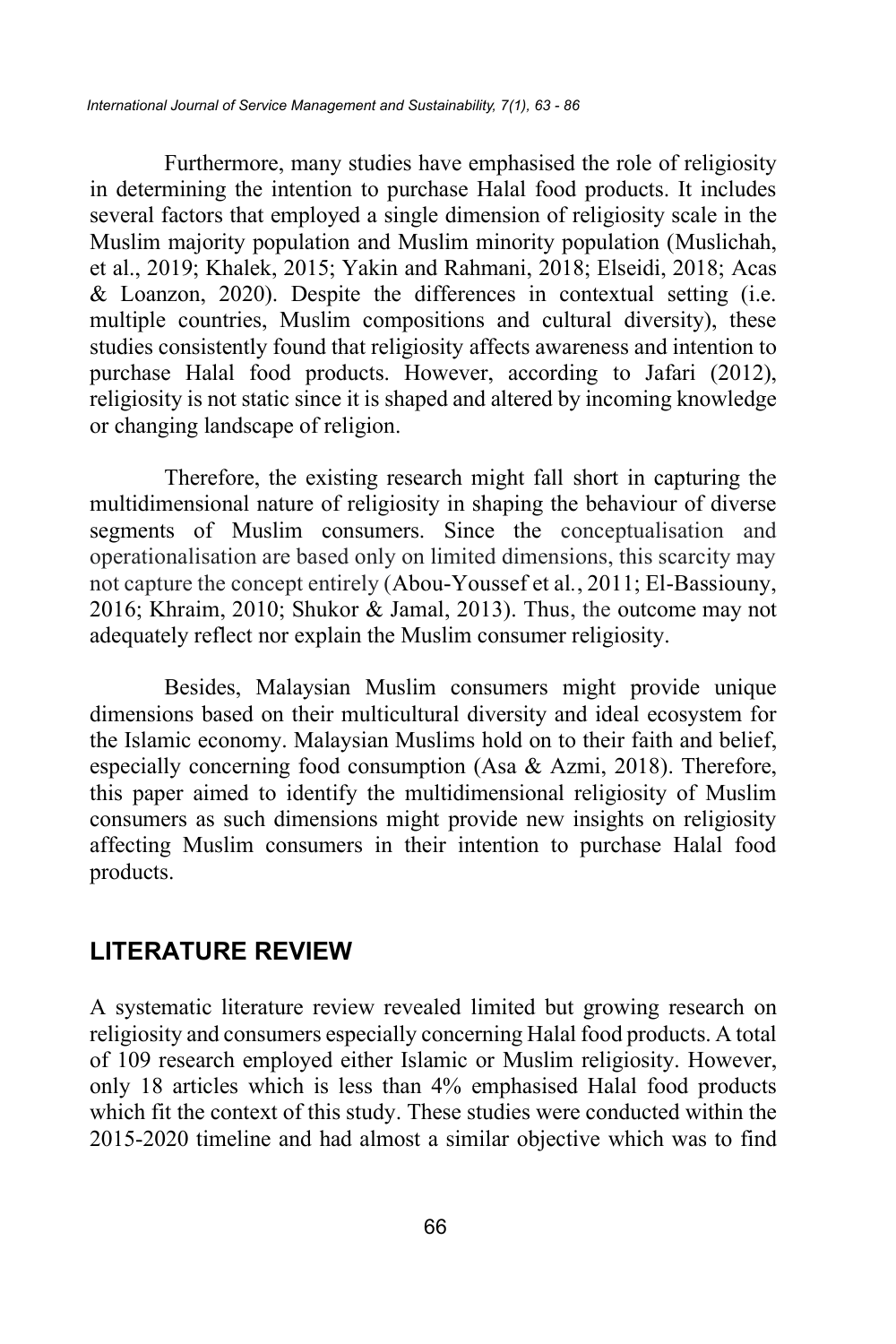out the role of religiosity in determining the purchase intention of Muslim consumers on Halal food products.

Many past studies conceptualised and found that religiosity is either moderating or the antecedent to attitude or intention to purchase Halal food products. There are findings on religiosity that moderate the relationship of purchase intention and its determinants (Elseidi, 2018; Muslichah et al., 2019; Souiden & Jabeur., 2015). Others found that religiosity is the background factor that affects attitude and behaviour (Souiden & Rani, 2015; Briliana & Mursito, 2017; Yakin and Rahmani, 2018). These works had utilised a more generic religiosity measurement for Muslims (Alam et al., 2012; Rehman & Shabbir, 2010; Abd Rahman et al., 2015).

Moreover, researchers conducted their study on the topic in several Muslim-dominated countries, such as Brunei and Malaysia. Some focused on minority Muslims in the Philippines, Scotland, and Belgium. Muslichah et al. (2019) found that the religiosity of Muslims in Brunei affects the relationship of Halal awareness and intention to purchase Halal food products. These authors asserted that the greater the degree of individual religiosity, the more likely it will be that they will strive to conform to their religious obligation. Thus, religiosity plays an essential role in governing beliefs and behaviour. Research also suggests further investigation is required on religiosity survey instrument and conceptualisation to ensure its robustness.

According to Khalek (2015), religiosity affects Halal food consumption among Malaysian Muslim consumers. The findings show that religiosity is a strong determinant. Yakin and Rahmani (2018) carried out their research focusing on the minority of Indonesian Muslims in Belgium. The findings of their study suggest that Muslims are affected by their religiosity in Halal food consumption and that Indonesian Muslims are prone to consume Halal food as part of their religiosity.

In addition, another research by Elseidi (2018) focused on 400 Arab Muslim communities in Scotland. This study found that Islamic religiosity moderates the effects of the Theory of Planned Behaviour (TPB) or TPB's three determinants of purchase intention of Halal-labelled food products. Acas and Loanzon (2020) employed their research on 444 Filipino Muslims. Their findings suggest religiosity affects the purchase intention of Halal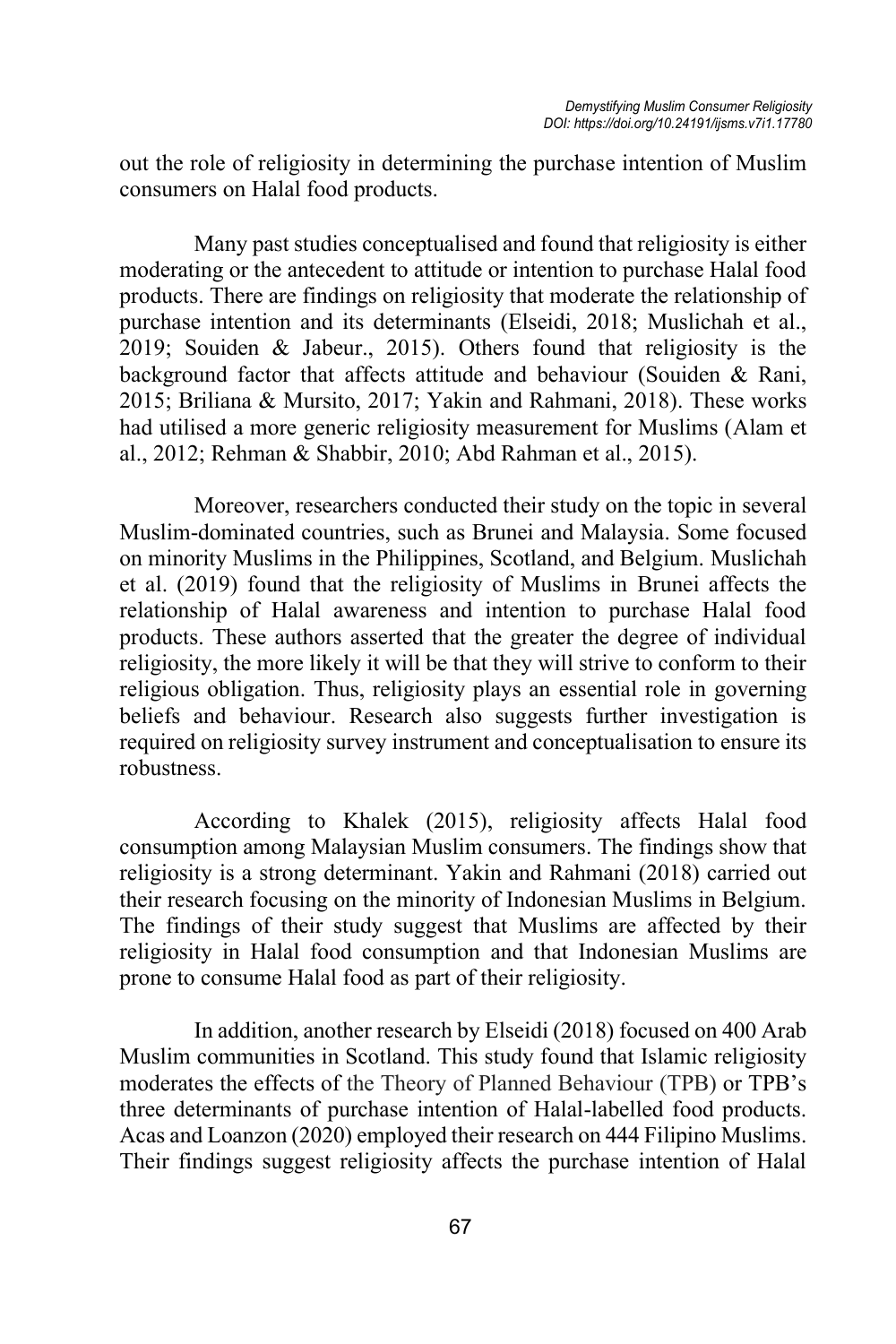products. Thus, religiosity plays an essential role in such behaviour apart from TPB's determinants.

These studies have explored consumer behaviour within the consumer decision-making frameworks such as Theory of Planned Behaviour (TPB) and Theory of Reasoned Action (TRA). Religiosity was incorporated into these frameworks and consistently produced a similar result. However, it does not reflect the multidimensional effects of religiosity on purchase intention of Halal food products. Studies not designed to measure or detect multidimensional religiosity are unlikely to find unique variance contributed by these factors. Thus, they can be poor sources of continuing evidence to build research (Berry, 2005; Miller & Thoresen, 2003).

Perhaps, the conceptualisation of religiosity based on gross measures may not capture the concept of religiosity entirely (Manap et al., 2013; Shukor & Jamal, 2013). Although alternatives for multidimensional measurements are available, researchers scarcely adopt them in consumer research, for instance, instruments in the field of psychology (Albelaikhi, 1997; Jana-Masri and Priester, 2007; Abu Raiya et al., 2008; Tiliouine & Belgoumidi, 2009; Krauss et al., 2005; Ji & Ibrahim, 2007). Single dimensional generic measures were widely preferred instead. The outcome may not adequately reflect nor explain the religiosity concerning Muslim consumers. Thus, it is essential to identify the multidimensional religiosity that warrants more in-depth studies.

## **METHODOLOGY**

This study applied exploratory and confirmatory research design in developing the religiosity factors. It was carried out in stages on a diverse Malaysian Muslim population using systematic instrumentation and data collection procedures. This study adopted a sequence of valid and reliable steps for generating and measuring multi-item constructs based on Churchill (1979) and Boateng et al. (2018) as well as assessments on psychometric properties suggested by Hair et al. (2014). This study employed Structural Equation Modelling (SEM) to analyse the data derived from two separate data collections.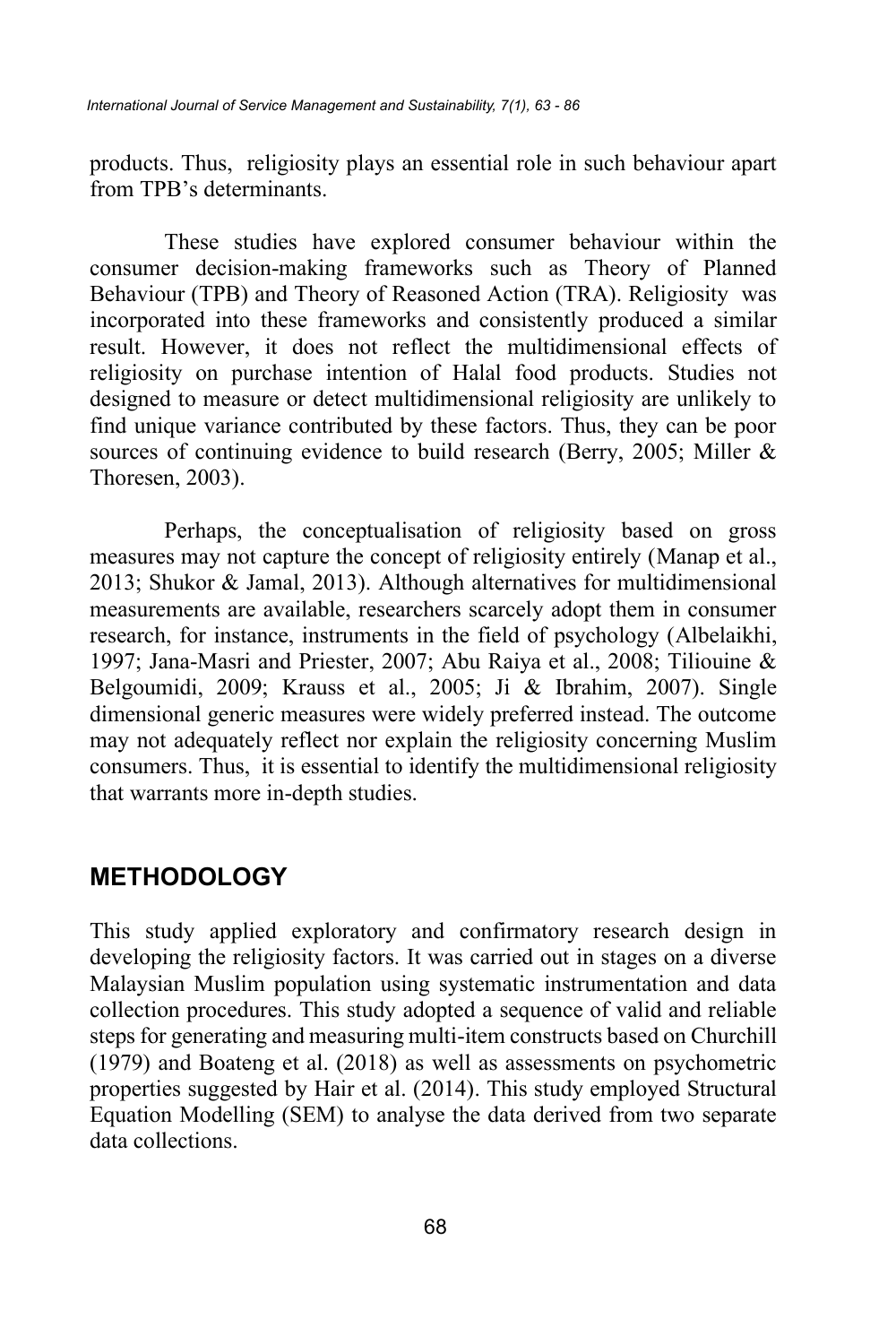Most of the current research in the area is limited to a single dimension instrument measuring religiosity. The process in this study involved four stages, as illustrated in Figure 1. Stage 1 focused on construct development. It started with an extensive literature review on Muslim and Islamic religiosity scales available in the literature. Based on 30 selected instruments and measurements, the content analysis found 998 items mainly on beliefs and practices

### **Figure 1**

*Four Stages of Identifying the Muslim Consumer Religiosity Factors* 



Based on Churchill (1979) and Boateng et al. (2018).

The synthesis of contents generated 57 items. This procedure also considered research concerning Halal consumer, ethics and consumer and environment for the item generations. It proceeded with focus group interviews to illicit content not captured in the literature. This research adopted the standard protocol of focus group interview suggested by Bryman and Bell (2007), Breen (2006) and Krueger and Casey (2002). Eight sessions that consisted of five to seven participants were carried out nationwide by focusing only on Malaysian Muslim consumers. As shown in Figure 2, the steps of the virtual focus group were adopted using steps recommended by Marques et al. (2021).

A total of 45 participants were involved in this process. This study adopted a standard coding procedure and thematic analysis (Crabtree and Miller, 1992; Fereday and Muir-Cochrane, 2006). It involved recording the interview sessions, then transcripts were subjected to a coding process and analysed for thematic analysis using NVivo. The results yielded 661 frequencies. It suggested six constructs as shown in Table 3.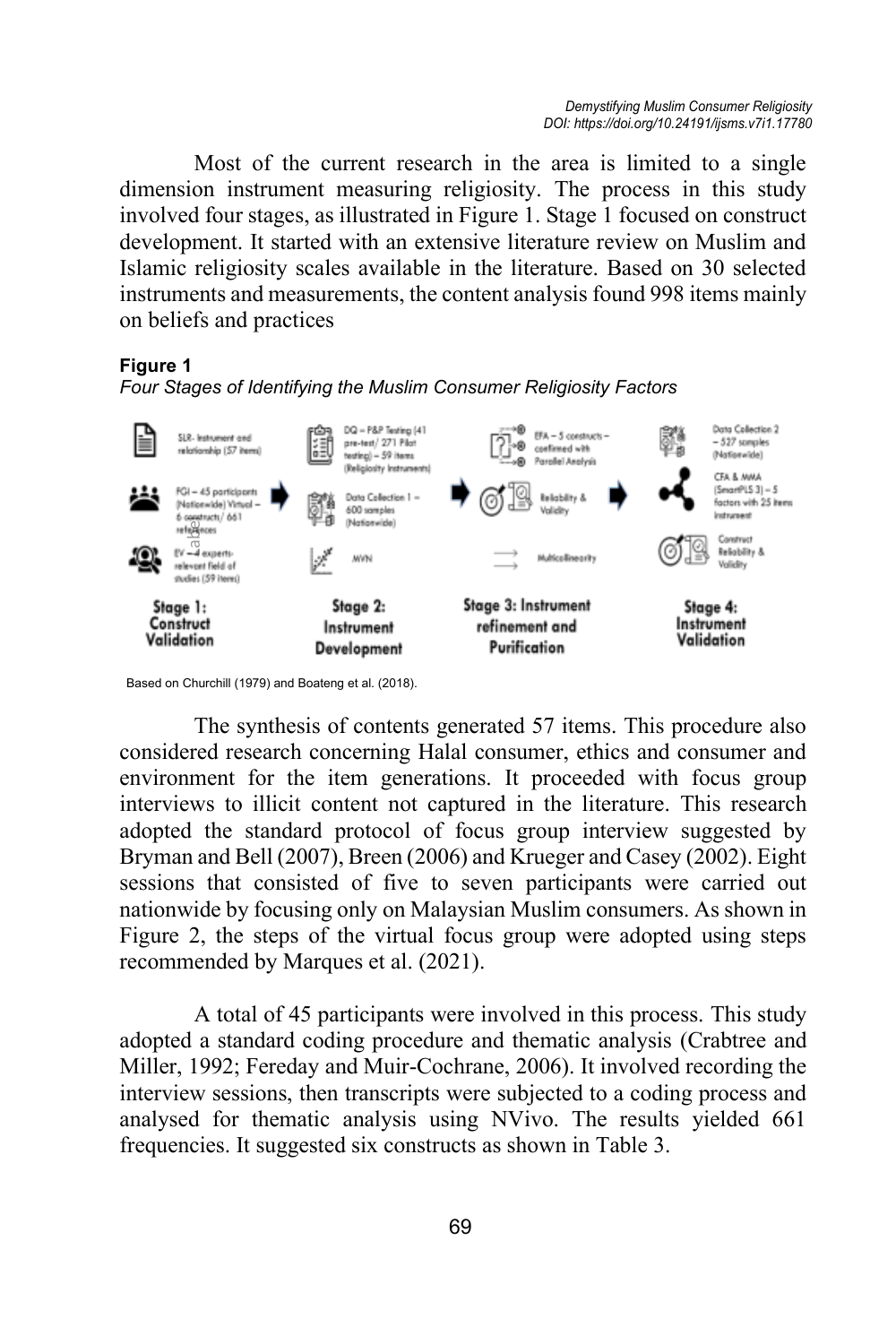*International Journal of Service Management and Sustainability, 7(1), 63 - 86*

### **Figure 2**

*Steps for Conducting the Virtual Focus Group Interview*



1. Planning Virtual Focus Group Interview





2. Recruitment



3. Details and

confirmation



4. Email

information



5. Confirmation/ Consent

and Data analysis

8. Transcription

Adopted from Marque et al. (2012).

7. Virtual Focus Group Interview

6. Notification

#### **Table 3** *Religiosity Constructs*

|     | <b>Religiosity constructs</b>       |                  |  |  |  |  |
|-----|-------------------------------------|------------------|--|--|--|--|
| No. | <b>Main Themes</b>                  | <b>Frequency</b> |  |  |  |  |
|     | <b>Religious Belief</b>             | 143              |  |  |  |  |
| 2   | <b>Norms</b>                        | 185              |  |  |  |  |
| 3   | Values                              | 74               |  |  |  |  |
| 4   | Knowledge                           | 90               |  |  |  |  |
| 5   | Social Responsiveness               | 119              |  |  |  |  |
| 6   | <b>Environmental Responsiveness</b> | 50               |  |  |  |  |
|     | Total                               | 661              |  |  |  |  |

The result from Nvivo Software (Thematic Analysis)

The next step involved expert vaidation of the constructs. This procedure is adopted based on Grant and Davis (1997) and Lynn (1986). Four selected experts checked and validated the 59 items on religiosity as exogenous variables and 11 items as endogenous variables for the draft questionnaire. The representativeness, clarity and appropriateness of these items were the concern during this process. The criteria for selecting these experts varied based on their background and field of expertise related to the research (i.e. marketing and branding, consumer behaviour and cultural values, Muslim consumer and Halal industry, Shariah and Islamic studies). The experts suggested retaining 59 items that measure religiosity. The experts also suggested keeping the six items measuring brand preferences and five items measuring purchase intention.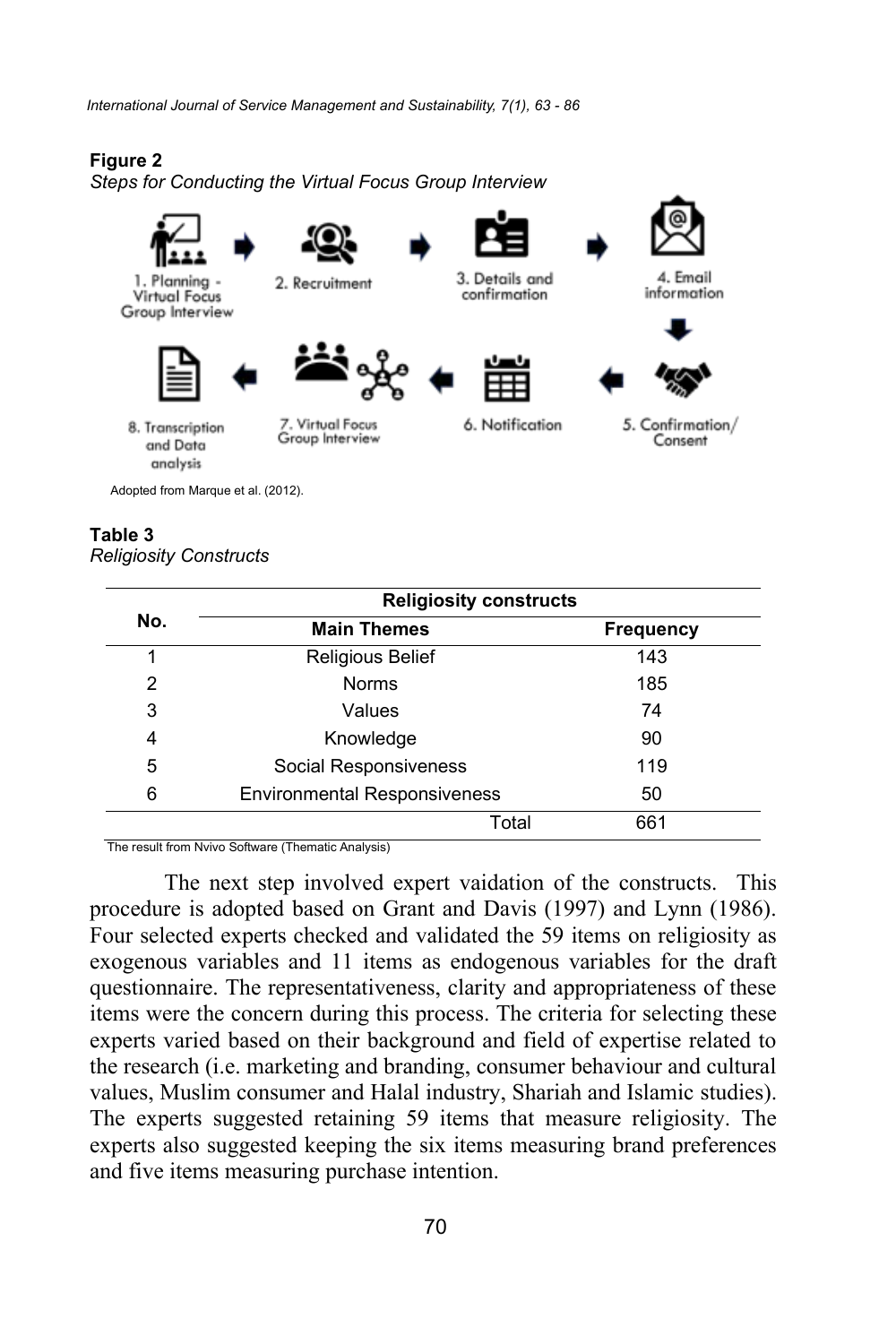Stage 2 focused on developing the draft questionnaire, pre-testing and a pilot test. Items retained from the expert validation were drafted for the initial questionnaire. Due to the suitability of e-form during the pandemic, Google Form was chosen for its user-friendliness, popularity and compatibility with multiple devices. Next, pre-testing focused on 41 respondents. This number was reflective of the actual sample of Malaysian consumers. According to Memon et al. (2017), it requires no statistical analysis at this stage. This study performed adjustments on the grammatical error and additional information.

Subsequently, the pilot testing involving 300 respondents yielded 271 questionnaires which were then subjected to analysis for the pilot testing procedure. Exploratory Factor Analysis (EFA) was carried out. This study used the Kaiser Mayer Olkin and Bartlett test of Sphericity. Several different extraction and rotation methods were employed to derive meaningful factors. After close examination, no were items dropped at this stage. Thus, the actual survey used the 59 items from the pilot test.

The first data collection was a full-scale survey with a target of 600 completed questionnaires. The sample size complies with the subject to item ratio for EFA sample size and general rules of thumb as suggested by Hair et al. (2014), Osborne (2014) and Comrey and Lee (1992). A subject to item ratio of 5:1 to 10:1 were used. Hence the 600 samples for the 59 items on religiosity items would qualify (10:1) or considering the total of 70 items (including endogenous variables) would meet at least an 8:1 ratio. This sample was derived nationwide, based on Malaysian population 2019 statistics provided by the Department of Statistics Malaysia, DOSM.

The multivariate normality analysis was carried out on the 600 samples as recommended by Johnston and Wichern (1992) and Rencher (2002).  $\mathbb{R}^2$  for both approaches were 0.951 and 0.940 value of close to 1, almost linear regression suggesting no extreme non-normality. Next, EFA was carried out based on Worthington and Whittaker (2006) and Costello and Osborne (2005). The EFA utilised Maximum Likelihood extraction with Promax Rotation. Then, parallel analysis was employed to retain the appropriate number of factors, as suggested by Buja and Eyuboglu (1992) and Green et al. (2016). It resulted in five Muslim religiosity factors and reliability checked using Cronbach Alpha, as shown in Table 4.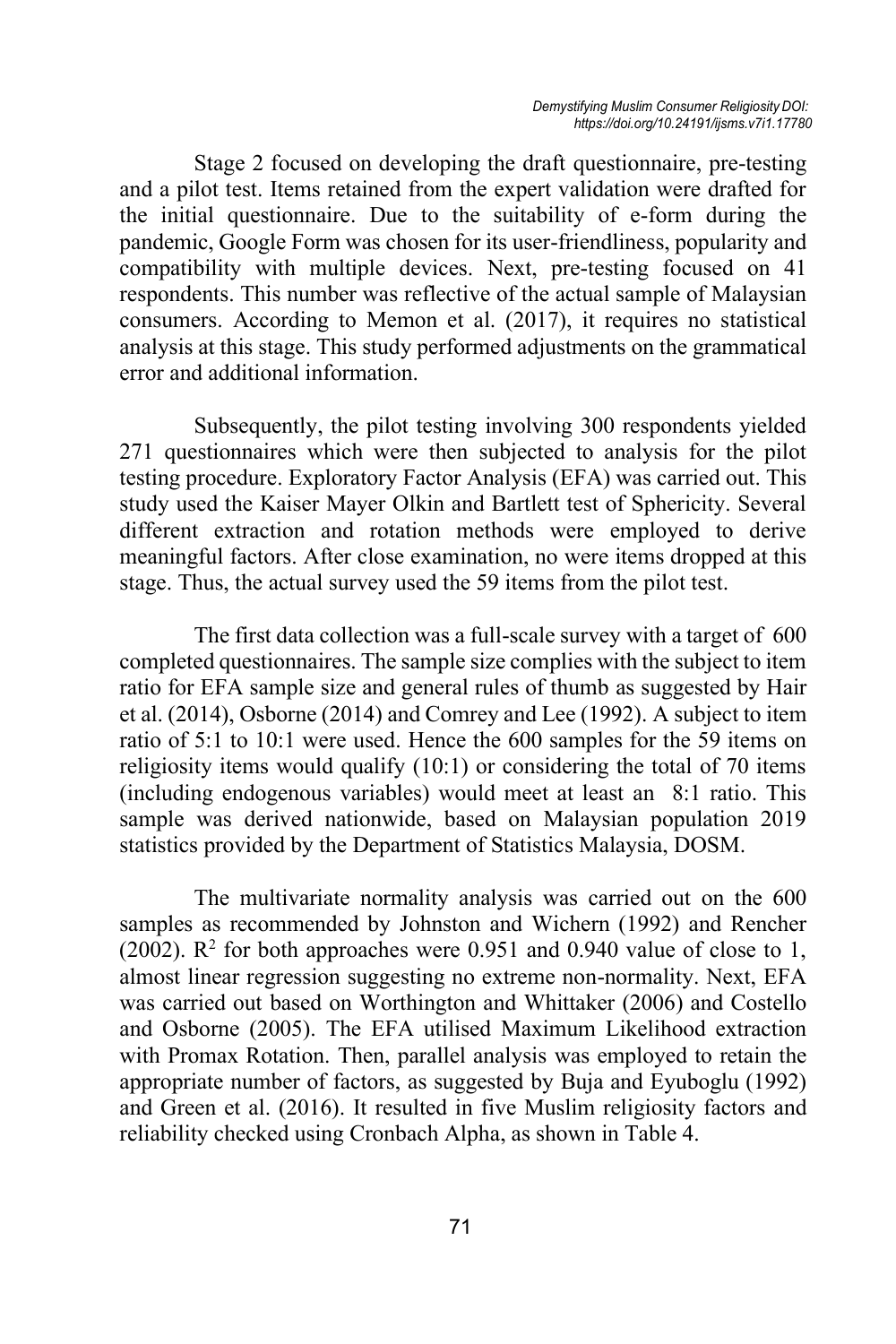*International Journal of Service Management and Sustainability, 7(1), 63 - 86*

### **Table 4**

*Religiosity Factors* 

| Items                                                                                | RB    | N     | SR    | ER    | Κ |
|--------------------------------------------------------------------------------------|-------|-------|-------|-------|---|
| B16. Purchasing Halal food<br>products can avoid 'Syubhah'<br>product                | 0.694 |       |       |       |   |
| B29. It is every Muslim duty to<br>purchase and consume Halal<br>products            | 0.660 |       |       |       |   |
| B7. I believe Islamic dietary<br>principles promote individual health                | 0.654 |       |       |       |   |
| B3. Consumption of Halal products<br>is obligatory for Muslims                       | 0.569 |       |       |       |   |
| B1. Consumption of Halal products<br>is a form of submission to Allah                | 0.563 |       |       |       |   |
| B46. I check for safety certifications<br>for food products (MESTI and<br>HACCP)     |       | 0.715 |       |       |   |
| B12. I gather information about<br>food products before purchase                     |       | 0.692 |       |       |   |
| B33. I prioritize local Halal products<br>even if the quality is relatively low      |       | 0.646 |       |       |   |
| B13. I check the certification of the<br>Halal products for authentication           |       | 0.512 |       |       |   |
| B57. I do not buy from producers/<br>stores that Mix Halal and Non-Halal<br>products |       | 0.505 |       |       |   |
| B52. I buy Halal products to<br>improve the Muslim socio-economy                     |       |       | 0.780 |       |   |
| B53. I support Halal products<br>producer that donates to charity<br>activities      |       |       | 0.734 |       |   |
| B51. I buy Halal food products to<br>support my community                            |       |       | 0.671 |       |   |
| B56. I encourage the consumption<br>of Halal products among my family<br>and friends |       |       | 0.663 |       |   |
| B55. I contribute Halal products in<br>communal activities                           |       |       | 0.569 |       |   |
| B24. Halal production minimized<br>resource wastage                                  |       |       |       | 0.803 |   |
| B28. Halal principles support<br>organic food consumption                            |       |       |       | 0.734 |   |
| B27. Halal principles safeguard<br>animals' wellbeing                                |       |       |       | 0.725 |   |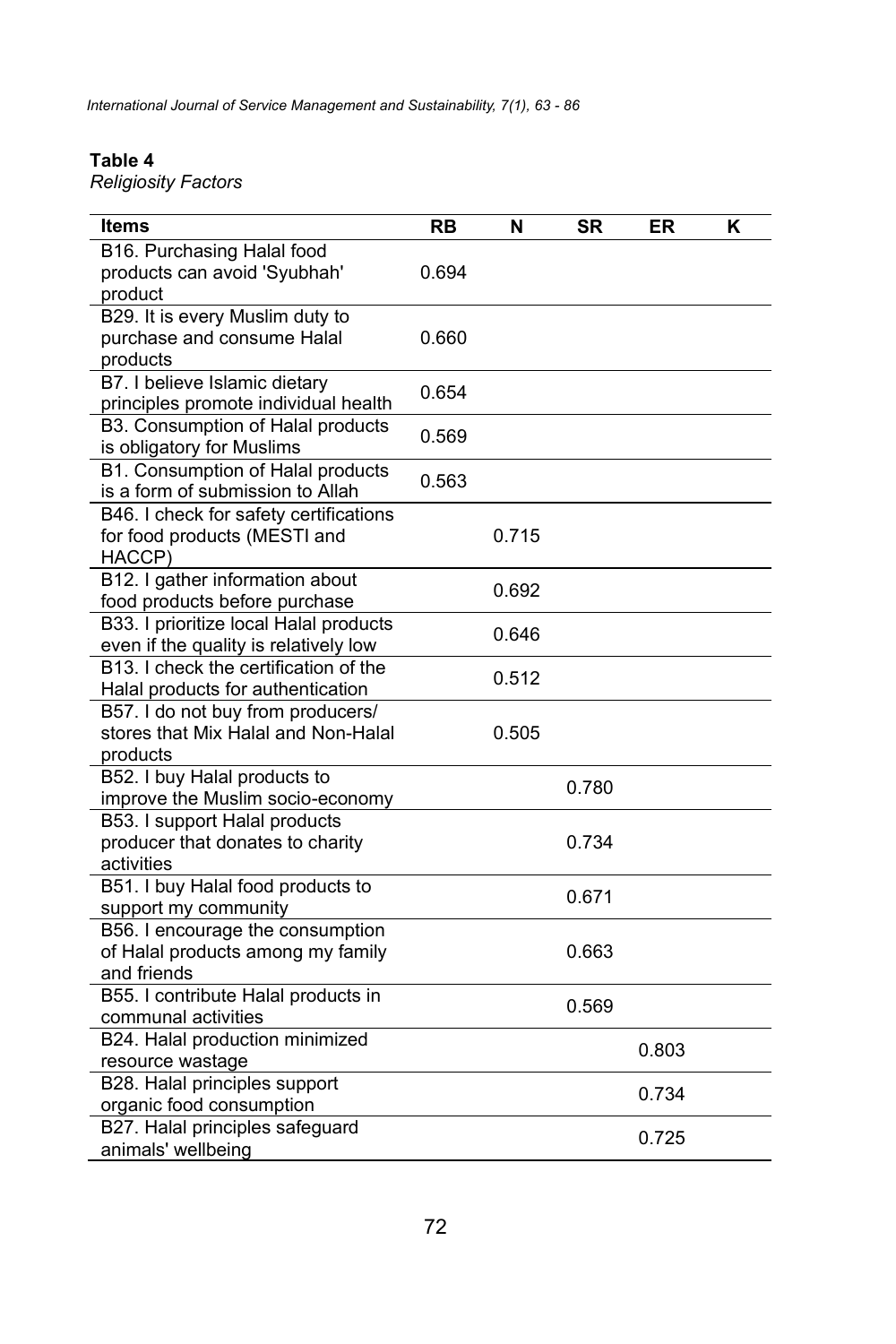| B23. Halal principles promote                                                               |       |       |       |       | 0.697 |  |  |
|---------------------------------------------------------------------------------------------|-------|-------|-------|-------|-------|--|--|
| environmental preservation                                                                  |       |       |       |       |       |  |  |
| B26. Halal food production avoid                                                            |       |       |       | 0.547 |       |  |  |
| harmful ingredient                                                                          |       |       |       |       |       |  |  |
| B43. I possess good knowledge of                                                            |       |       |       |       | 0.683 |  |  |
| Halal products                                                                              |       |       |       |       |       |  |  |
| B39. I understand the scientific                                                            |       |       |       |       |       |  |  |
| benefits of Halal production and                                                            |       |       |       |       | 0.644 |  |  |
| consumption                                                                                 |       |       |       |       |       |  |  |
| B38. I know how to differentiate                                                            |       |       |       |       | 0.643 |  |  |
| Halal and non-Halal products                                                                |       |       |       |       |       |  |  |
| B37. I understand the concept of                                                            |       |       |       |       |       |  |  |
| Halal                                                                                       |       |       |       |       | 0.568 |  |  |
| B19. Consuming Halal products is                                                            |       |       |       |       |       |  |  |
| part of my community practices                                                              |       |       |       |       | 0.530 |  |  |
| Eigenvalues                                                                                 | 8.051 | 1.978 | 1.571 | 1.410 | 1.235 |  |  |
| % of variance                                                                               | 32.21 | 7.913 | 6.285 | 5.640 | 4.939 |  |  |
| Cumulative %                                                                                | 32.21 | 40.12 | 46.40 | 52.04 | 56.04 |  |  |
| Cronbach Alpha                                                                              | 0.774 | 0.761 | 0.818 | 0.778 | 0.798 |  |  |
| Extraction Method: Maximum Likelihood.<br>Rotation Method: Promax with Kaiser Normalization |       |       |       |       |       |  |  |

Rotation Method: Promax with Kaiser Normalization. Note. RB:Religious Belief, N: Norms, SR: Social Responsiveness, ER: Environmental Responsiveness, K: Knowledge.

Results from EFA using SPSS 27.

Validity assessment includes the assessment of convergent validity. According to Narver and Slater (1990), strong correlations among the factors should portray convergent validity. Moderate to high correlation shows evidence of convergent validity (Gregory, 2007). Results indicate these factors meet such threshold. In addition, factor loading can also confirm convergent validity with cut-off points of 0.5 (Hair et al., 2014). Heterotrait-Monotrait (HTMT) ratio analysis confirmed the discriminant validity with all values below the  $\leq 0.85$  cut-off threshold. Lastly, according to Hair et al. (2014), VIF of <0.5 indicates no harmful multicollinearity. It is derived based on the regression analysis.

Stage 3 involved the validation of the factors using confirmatory factor analysis (CFA) in line with best practices as suggested in the relevant literature such as Memon et al. (2017), Green et al. (2016) and Hair et al. (2014). A new data set is required to confirm findings in the previous stage (Hair et al., 2014; Memon et al., 2017). Next, the second data collection involved 599 samples. Multivariate Normality (MVN) analysis suggested the non-normality of data.This was followed by the checking and screening of outliers which resulted in 527 usable questionnaires. The nationwide data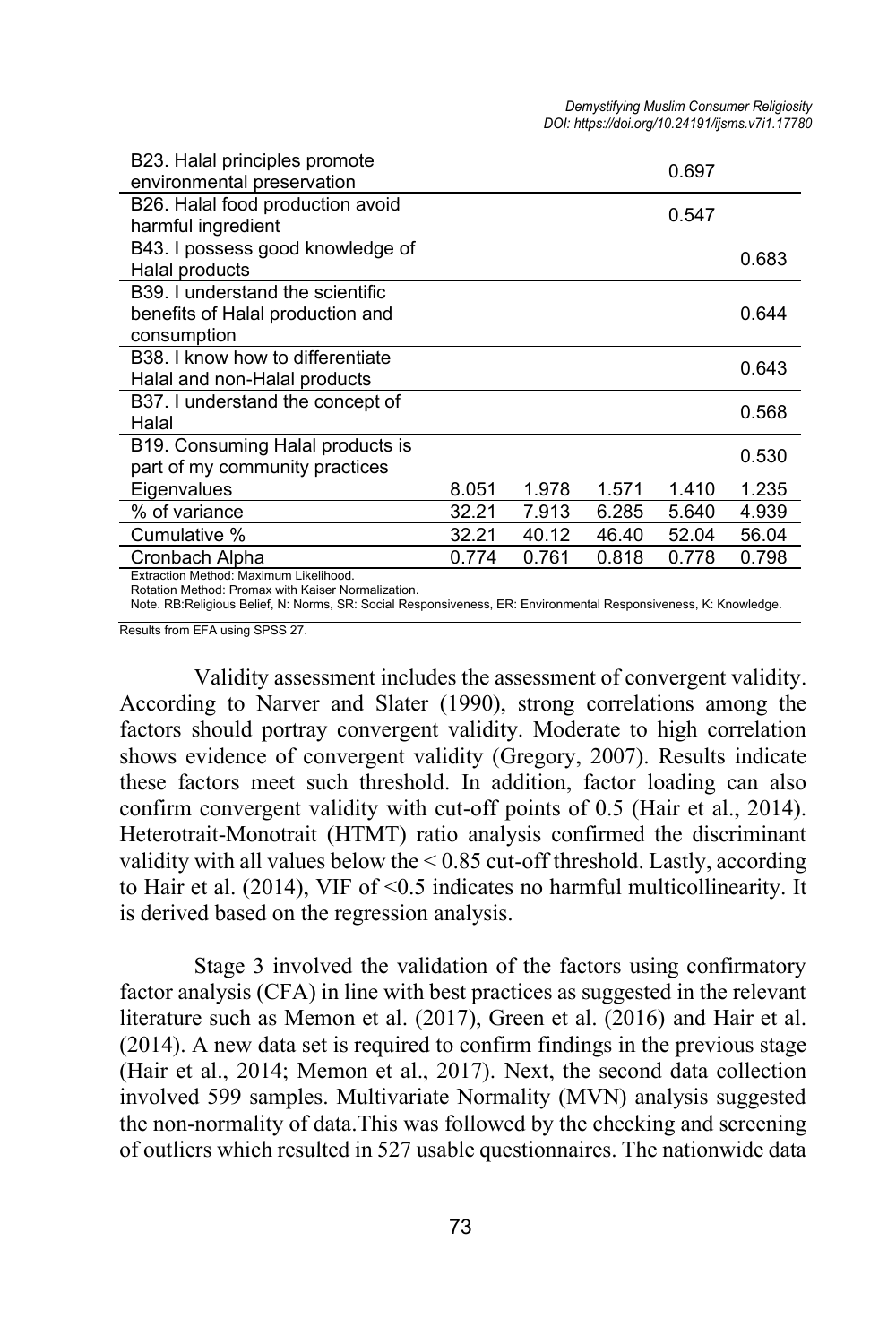collection used quota sampling like the first data collection to ensure it reflected the different backgrounds of Malaysian Muslim consumers.

The Structural Equation Modelling (SEM) was used to develop the measurement model using SmartPLS 3. The research performed model specifications. These changes involved deleting the items. One item from norms and two from knowledge were deleted. The 12% changes in the model to improve the construct reliability and convergent validity is considered minor and allowed without further validation from a new data set (Hair et al., 2014). It is to ensure that the model possesses sufficient reliability and validity. This reduction of items resulted in a 22-item instrument.

## **FINDINGS AND ANALYSIS**

The discussion in this section focuses on the SEM output using SmartPLS 3 in assessing the measurement model validity. It depends on: (1) establishing an acceptable level of goodness-of-fit for the measurement model and (2) finding specific evidence of construct validity (Hair et al., 2014). The measurement model consists of Muslim consumer religiosity factors, brand preferences and purchase intention, as shown in Figure 3.

The goodness-of-fit featured only Standardised Root Mean Square Residual (SRMR) based on the output available in SmartPLS 3 and resulted in a good fit model with an SRMR value of 0.053. Nunnally (1978) suggested that the internal consistencies can be measured using Cronbach Alpha with the cut-off point of 0.7. The Cronbach Alpha for all the factors were more than 0.7 which met such criteria.

While constructing reliability using Composite Reliability (CR), this measure of internal consistency in scale items suggested sufficient construct reliability of 0.7, as shown in Table 5. In addition, Average Variance Extracted (AVE) also indicated good results meeting the cut-off threshold suggested by Hair et al. (2014) based on the testing system proposed by Fornel and Larcker (1981). Discriminant validity using HTMT ratio analysis reported no issue since all the values met the cut-off value of  $\leq$  0.85, as suggested by Kline (2011). Thus, it also established the discriminant validity.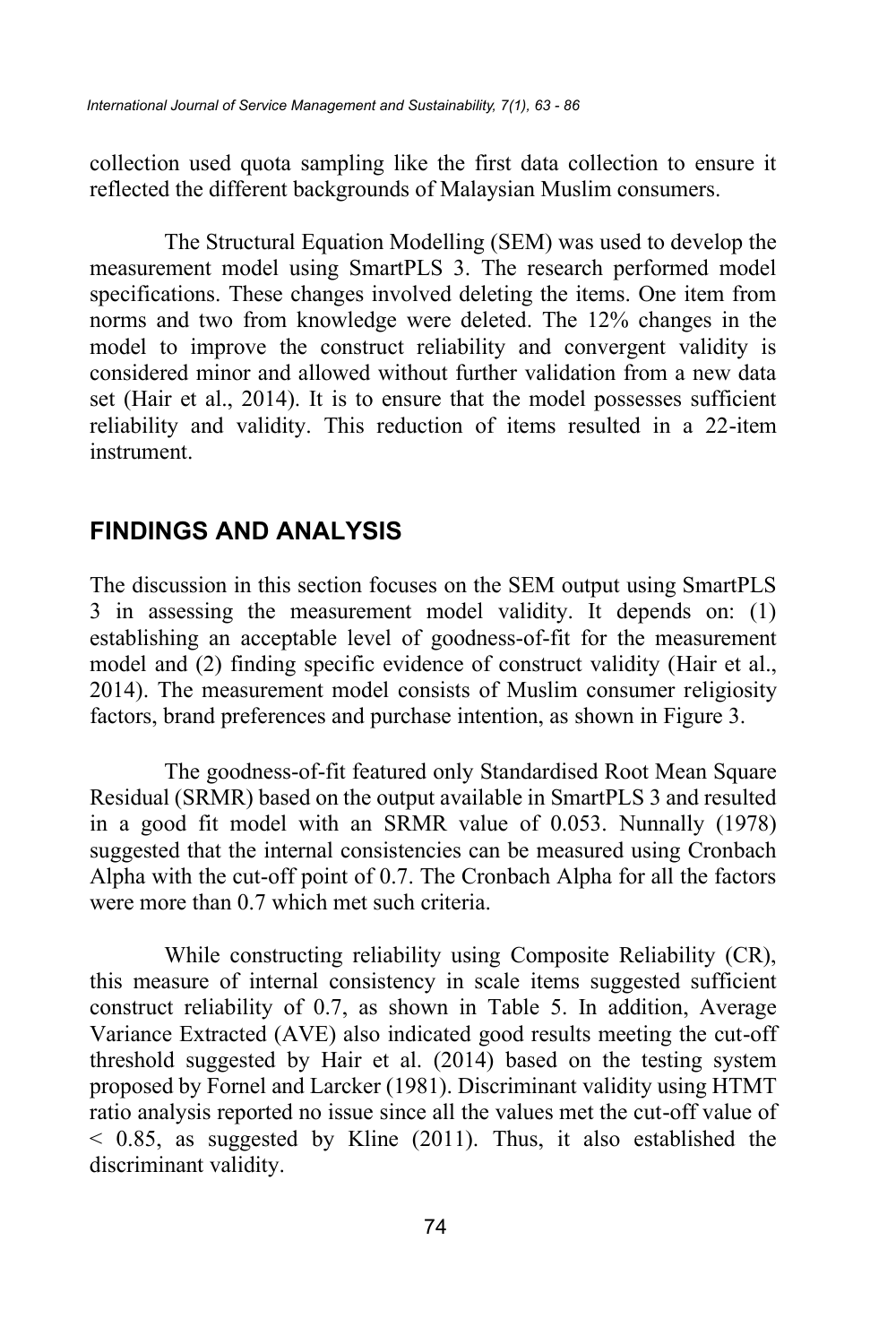



The result from SmartPLS 3.

### **Table 5**

*Religiosity Factors* 

| No             | Factors                                 | СA   | СR   | <b>AVE</b> | <b>RB</b> | N     | κ     | <b>SR</b> | ER |
|----------------|-----------------------------------------|------|------|------------|-----------|-------|-------|-----------|----|
|                | <b>Religious Belief</b><br>(RB)         | 0.92 | 0.94 | 0.76       |           |       |       |           |    |
| $\overline{2}$ | Norms (N)                               | 0.71 | 0.82 | 0.53       | 0.173     |       |       |           |    |
| $\mathbf{3}$   | Knowledge (K)                           | 0.75 | 0.85 | 0.65       | 0.200     | 0.620 |       |           |    |
| 4              | Social<br>Responsiveness<br>'SR)        | 0.83 | 0.88 | 0.59       | 0.284     | 0.667 | 0.619 |           |    |
| 5              | Environmental<br>Responsiveness<br>(ER) | 0.86 | 0.86 | 0.64       | 0.163     | 0.728 | 0.508 | 0.619     |    |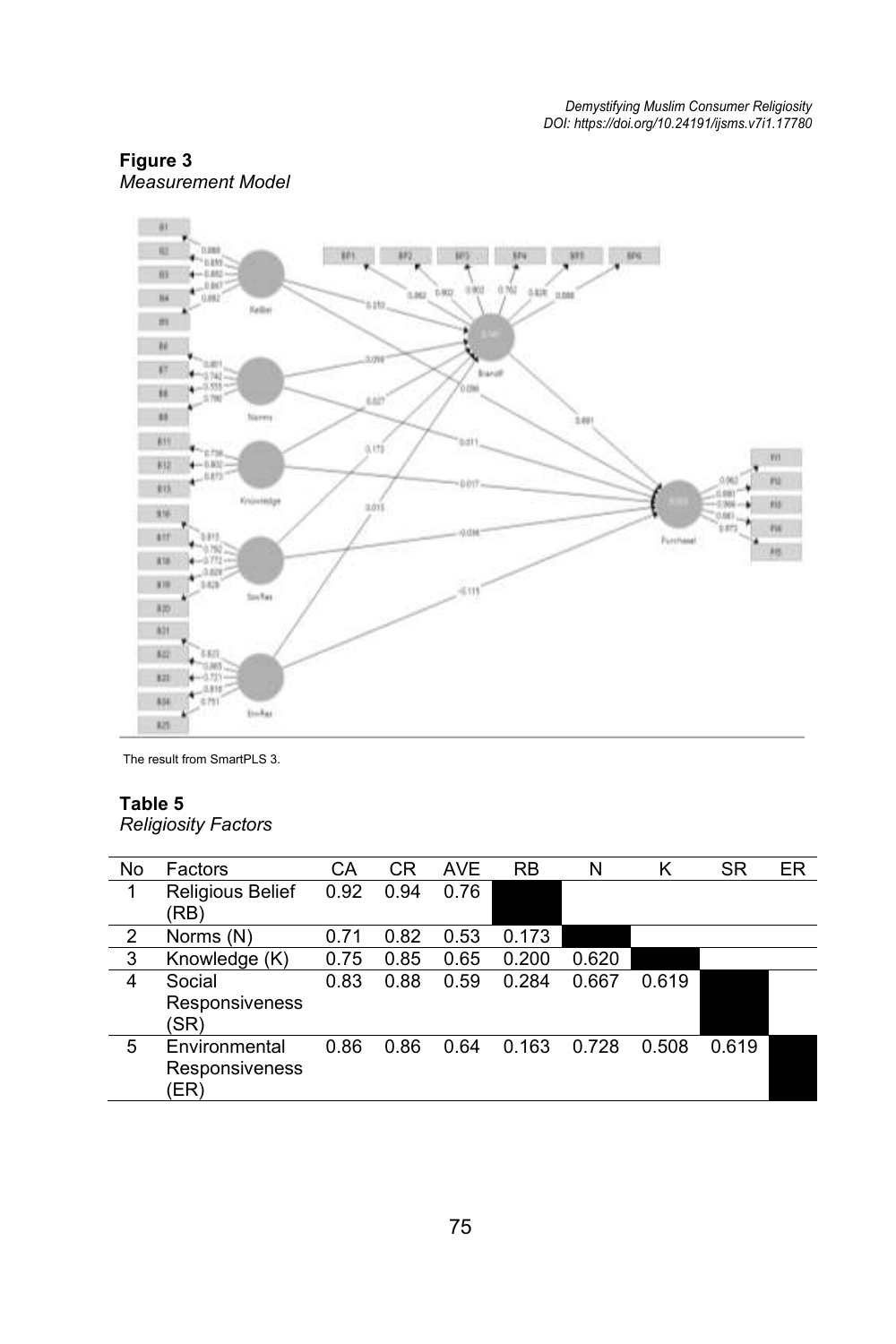Based on the CFA and measurement model assessment, the Muslim consumer religiosity is multidimensional. It consists of the following five factors:

**Factor 1:** Religious Belief  $\rightarrow$  This factor refers to Muslim consumers' religious beliefs on food products' purchase and consumption. It highlights the religious belief that the obligation of consuming Halal food products is a duty and responsibility. Besides, this factor also highlights that Islamic dietary principles promote individual health. Lastly, consuming Halal food products can avoid *Syubhah* products (doubtful Halal status).

**Factor 2:** Norm  $\rightarrow$  This factor describes the aspects of religiosity on Muslim consumers' practices that directly or indirectly influence the purchase and consumption of food products. It includes the need to gather information before purchasing, checking for authentic Halal products certification (logo) and safety certification issued by the Ministry of Health such as MESTI or also known as "*Makanan Selamat Tanggungjawab Industri*" and HACCP which is also known as Hazard Analysis and Critical Control Point and prioritising local products despite the relatively low quality.

**Factor 3:** Knowledge  $\rightarrow$  This factor refers to the degree of knowledge of Muslim consumers on Halal food products. It emphasises the understanding of Halal concepts and the scientific benefits of Halal products and consumption. It also includes possessing good knowledge of Halal products and the ability to differentiate between Halal and non-Halal products as well as knowing that consumption of such products is part of community practices.

**Factor 4:** Social responsiveness → This factor describes the religiosity aspects on the degree of Muslim consumer responsiveness to conform to social expectations concerning the purchase and consumption of food products. It highlights the social responsiveness to support the community by purchasing products produced by the Muslim community to improve their socio-economy. It also highlights the support of Halal product producers that donate to charity and focuses on the contribution of Halal products in communal activities. Besides,it encourages the consumption of Halal products among family and friends.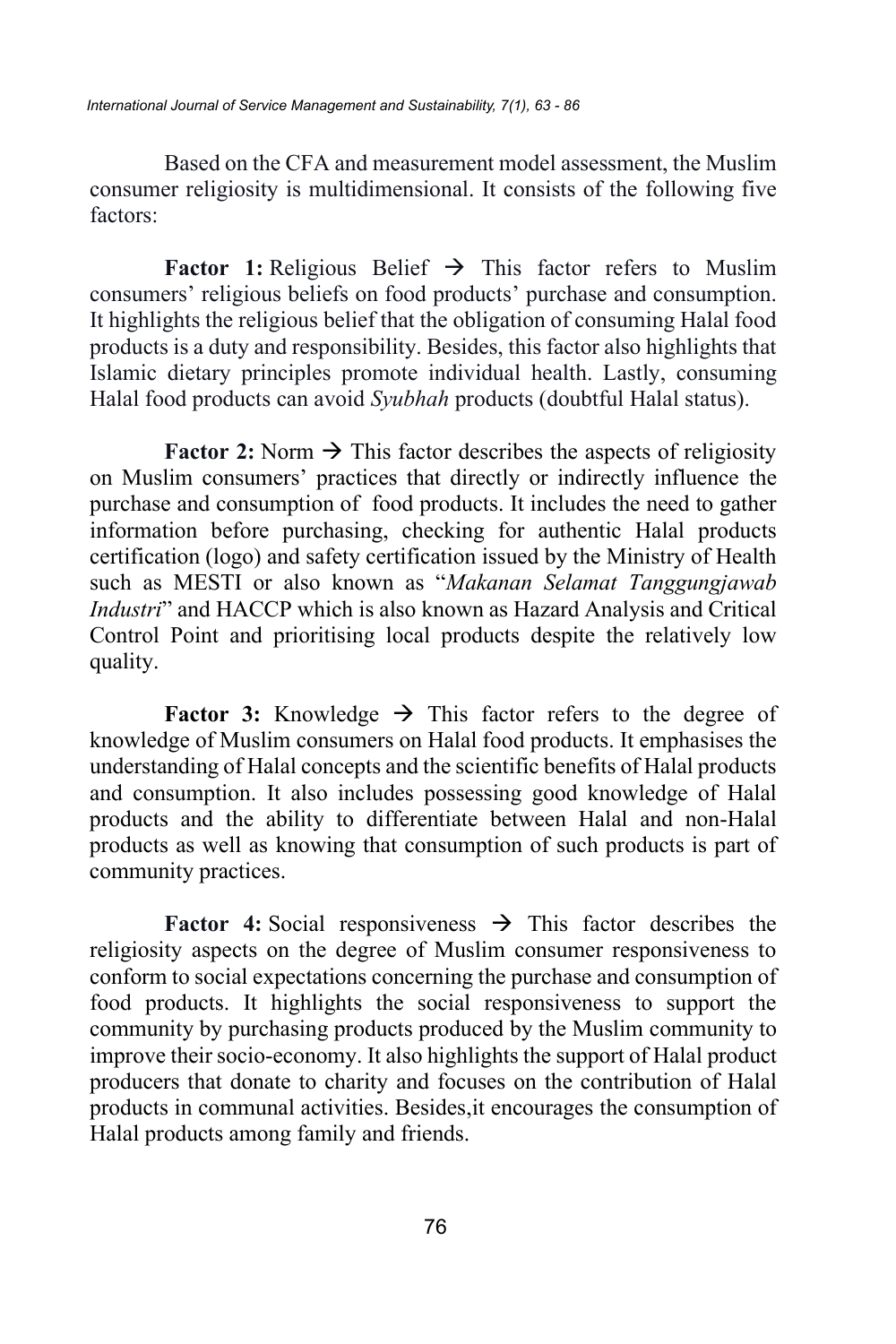**Factor 5:** Environmental Responsiveness  $\rightarrow$  This factor highlights the aspects of religiosity on the degree of Muslim concern about Halal principles in relation to environment-related production of food products. It focuses on environmental responsiveness towards Halal principles on Halal products. It includes the care on resource wastage, preservation and safeguarding of animal wellbeing. It also involves avoiding harmful ingredients and supporting the consumption of organic products.

# **CONCLUSION AND RECOMMENDATIONS**

These newly identified factors offer new insights into religiosity and Muslim consumers. Social and environmental responsiveness are additional to previous factors (i.e. religious belief, knowledge and norms or practices). Social and environmental factors are among the essential pillars of sustainability (Hansmann et al., 2012; Purvis et al., 2019; Ranjbari et al., 2021). Thus, this rediscovery emphasises the relationship not only between Mankind and God (*Hablumminallah*) and among mankind (*Habluminannas*) but other creations (*Hablumminal 'Alam*). It enriches our understanding within the Muslim community on the nature of religiosity. This finding on the new additional factors towards religiosity and Muslim consumerism would provide a deeper insight into Muslim consumer motivation and behaviour. Thus, it would help practitioners to develop better strategies and tactics.

The recent World Halal Business Conference in 2021 highlighted the commitment of the Malaysian government's post-COVID-19 recovery Plan (MITI, 2021). The Keynote Address by the Prime Minister highlighted the role of the Halal industry as an essential feature in the National Recovery Plan, with the economic recovery being paramount to the resilience of the overall Muslim majority national economy. It is reflected in the recent Malaysian Budget of 2022 which strengthened the commitment to revitalise the Halal industry. The allocation of RM24 million was aimed to produce more Halal industry players that focus on micro and small enterprises. It would increase the capability and capacity of local Halal producers in catering to domestic and foreign demand on Halal products, especially on food products. Consequently, this effort will further help the national post-COVID-19 recovery plan.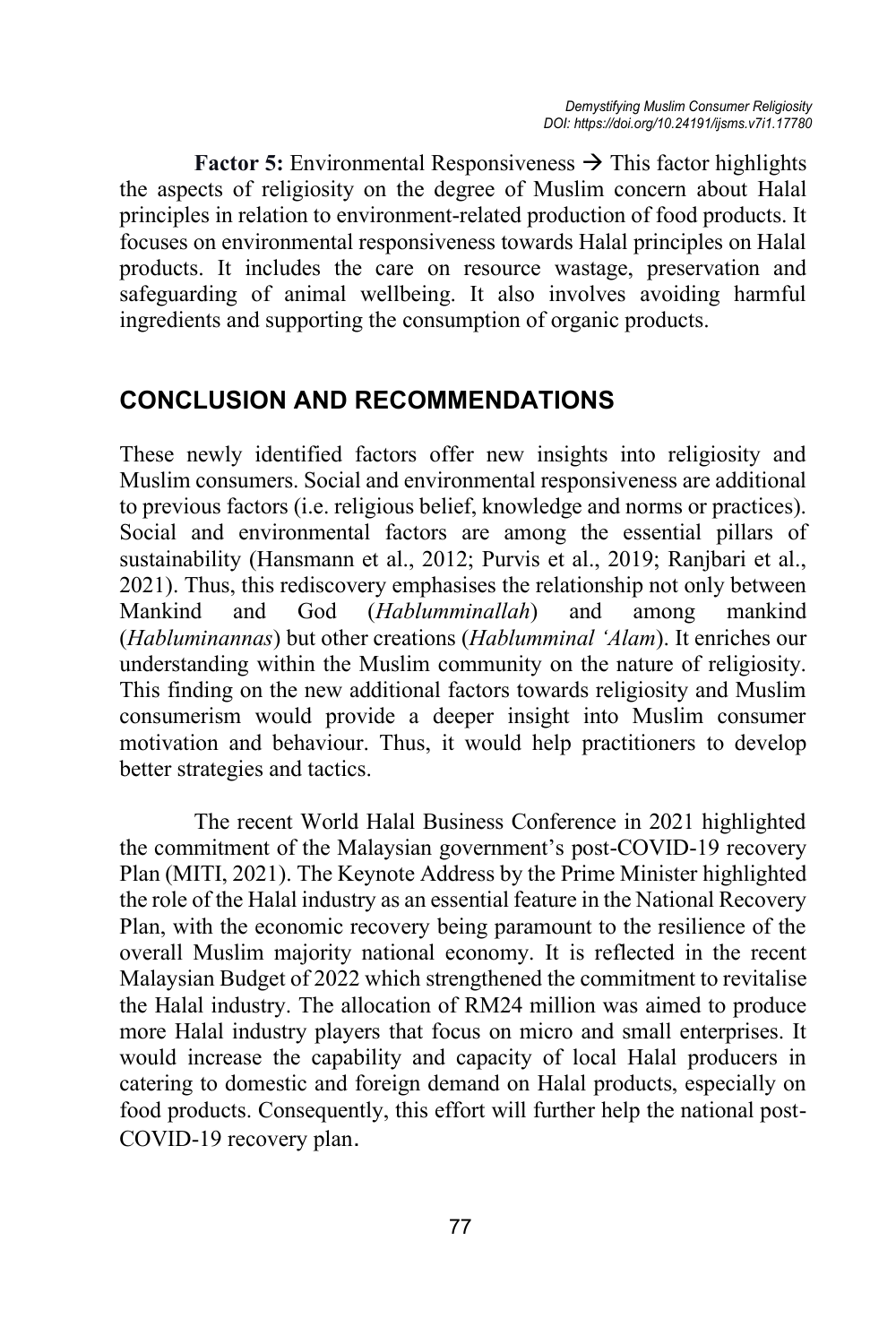This economic recovery plan takes into consideration the socioeconomically disadvantaged, including the Micro, Small and Medium Enterprises in the Halal food Industry. Data from Halal Knowledge Centre revealed that there are 6427 Halal certified companies of which 12% are multinational companies while 1.1% are unspecified. SMEs and Micro make up over 80 % of the Halal-certified companies in Malaysia (HKC, 2021). Therefore, for such strategies to work, SMEs and Micro Enterprises would need to re-strategise their plans. In addition, consumers also need to support local producers. The reciprocal relationship between businesses and consumers is vital. Muslim consumers need to embed their social responsiveness in their commitment to purchase Halal food products. In return, SMEs should deliberate on the welfare of society.

In addition, HDC spearhead of Halal development in Malaysia encourages the Halal sustainable ecosystem. This move is complementary to the COVID-19 recovery plan. As the United Nations (UN) had conveyed messages for an inclusive, resilient and green recovery through regional cooperation in response to the pandemic (UN, 2020), it calls for multilateral actions, regional cooperation and coordination as part of a greater agenda of Sustainable Development Goals (SDGs) by 2030. It signals a more sustainable Halal industry based on values for a greener earth, fundamentally religious values that emphasise global ethics, social welfare, environmental friendliness, quality and sustainability.

Studies found that Muslim consumers emphasised religiosity in purchasing environment-related products. These studies investigated Pro-Environmental Consumer Behaviour (PECB) and environmental orientation and practices (Bhuian et al., 2018; Hari Adi & Adawaiyah, 2018). According to Omar et al. (2015), religiosity is significant in determining ecologically-conscious behaviour apart from environmental concerns and perceived consumer effectiveness. These factors of environmentally conscious behaviour suggest that environmental responsiveness is an essential aspect of Muslim consumer religiosity. Hence, emphasising the elements of the environment in the offering of companies' products and services is a crucial and viable strategy.

Lastly, the pandemic reminds the Muslim community that balancing the economic, social, and environmental goals lies in our actions. Al Quran reminds in Surah Ar-Rum, Chapter 30, Verse 41.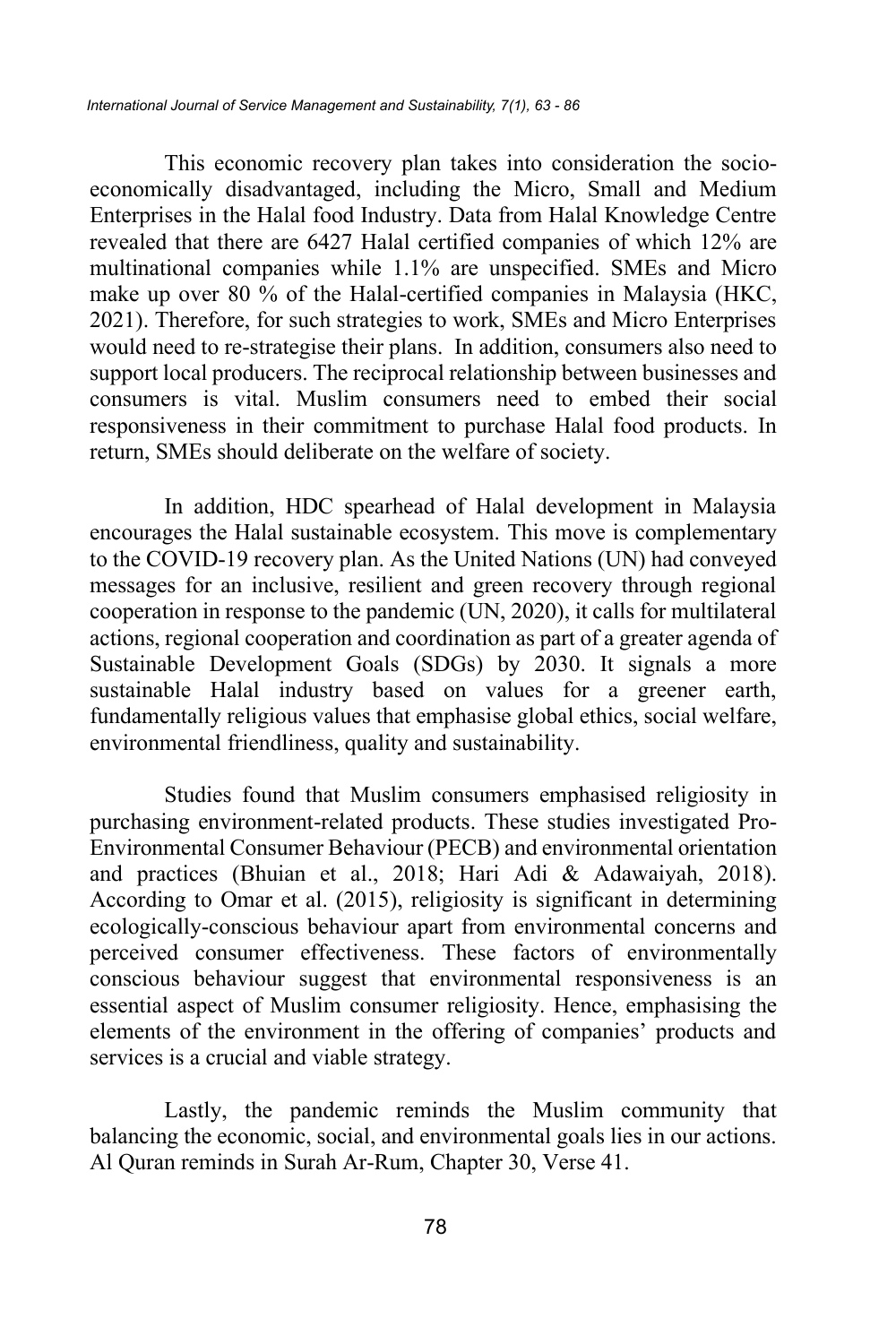*Demystifying Muslim Consumer Religiosity DOI: https://doi.org/10.24191/ijsms.v7i1.17780*

ظَهَرَ الْفَسَادُ فِي الْبَرِّ وَالْبَحْرِ بِمَا كَسَبَتْ أَيْدِي النَّاسِ<br>... لِيُذِيقَهُمْ بَعْضَ ٱلَّذِي عَمِلُوا لَعَلَّهُمْ يَرْجِعُونَ

*Corruption has spread on land and sea as a result of what people's hands have done, so that Allah may cause them to taste 'the consequences of' some of their deeds and perhaps they might return 'to the right path' to righteousness.* 

In the case of economic recovery for the Halal industry, the Halal sustainable ecosystem is not merely a slogan but a commitment to drive industry development sustainably. Halal sustainable values are essential as they provide the foundation for a sustainable long-term strategy to cater to Muslim consumer behaviour. Muslim consumers generally observe these values in their religiosity and their intention and preference on consumption, especially on food products and services. Thus, the Halal industry players can go beyond quality standards by enhancing their competitiveness in meeting customers' needs and preferences for greener and socially responsible products in line with the global agenda of sustainable development goals.

In conclusion, Muslim consumer religiosity factors offer new ideas and approaches, beyond beliefs and practices, to cater to Muslim consumers. Muslim consumers manifest their commitment through their social and environmental responsiveness. These factors broaden the concept of religiosity that affects Halal food consumption by considering the relationship between man and others and their environment. Therefore, Halal producers and practitioners need to acknowledge the role of religiosity in shaping Muslim consumer behaviour and developing strategies for greener and sustainable products offered to their customers.

## **CONTRIBUTIONS OF AUTHORS**

The authors confirm equal contribution in each part of this work. All authors reviewed and approved the final version of this work.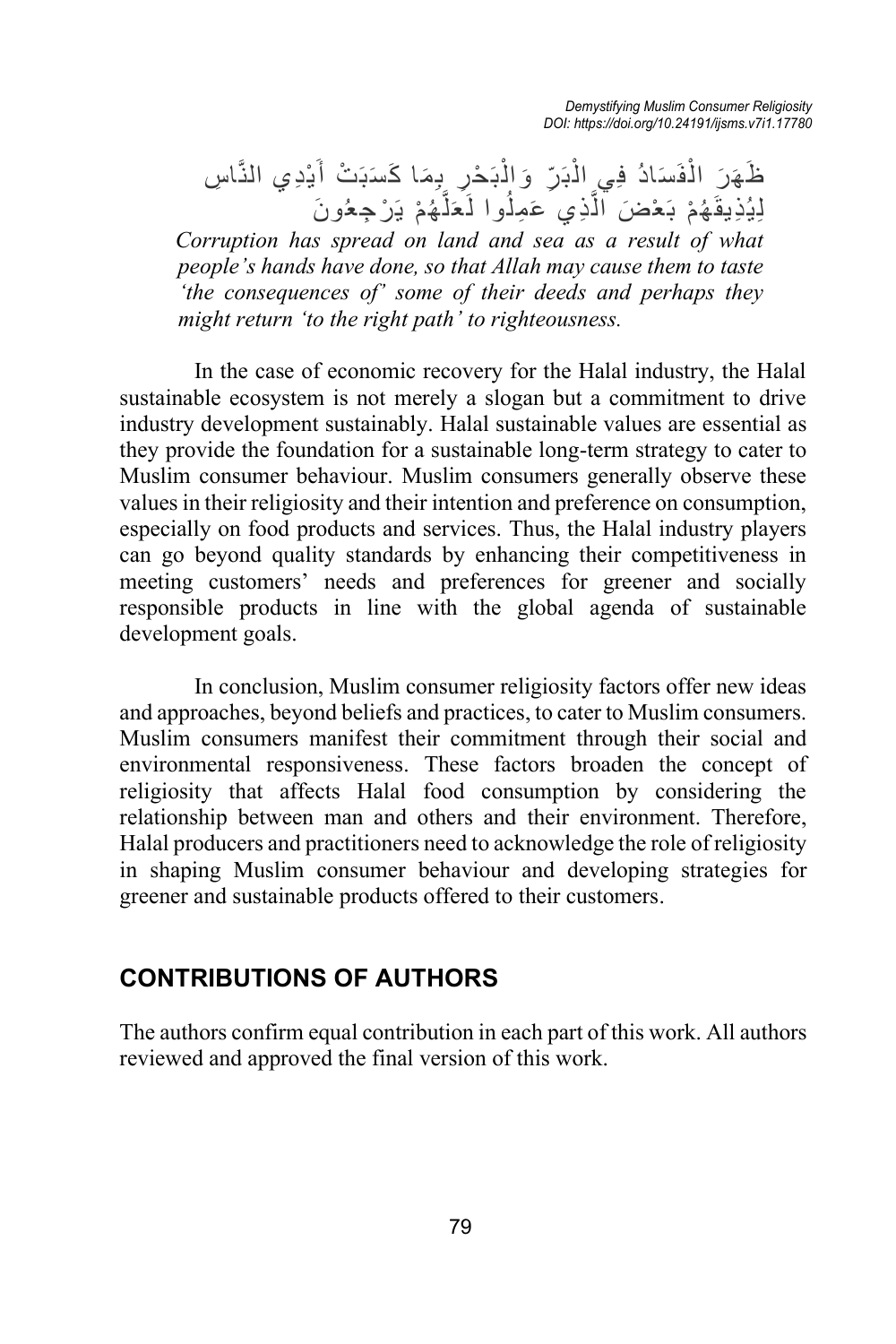# **FUNDING**

This work received no specific grant from any funding agency.

# **CONFLICT OF INTERESTS**

All authors declare that they have no conflicts of interest.

# **ACKNOWLEDGEMENT**

The authors wish to extend their gratitude to all the participants involved in the focus group interviews, pre-testing, pilot testing and two actual data collections for this research. The authors would also like to thank those who contributed directly or indirectly to the completion of the study, the reviewers for their valuable feedback and comments in improving the paper and the ICDeSL 2021 conference committee for all their help.

\*Johari Bin Abdullah is a PhD Candidate at the Faculty of Business and Management, Universiti Teknologi MARA (UiTM).

# **REFERENCES**

- Abd Rahman, A., Asrarhaghighi, E., & Ab Rahman, S. (2015). Consumers and Halal cosmetic products: knowledge, religiosity, attitude and intention. *Journal of Islamic Marketing*, *6*(1), 148-163. https://doi.org/10.1108/JIMA-09-2013-0068
- Abou-Youssef, M., Kortam, W., Abou-Aish, E., & El-Bassiouny, N. (2011). Measuring Islamic-driven buyer behavioural implications: A proposed market-minded religiosity scale. *Journal of American Science*, *7*(8), 728-741.
- Abu Raiya, H., Pargament, K. I., Mahoney, A., & Stein, C. (2008). A psychological measure of Islamic religiousness: Development and evidence for reliability and validity. *The International Journal for the Psychology of Religion*, *18*(4), 291-315. https://doi.org/10.1080/10508610802229270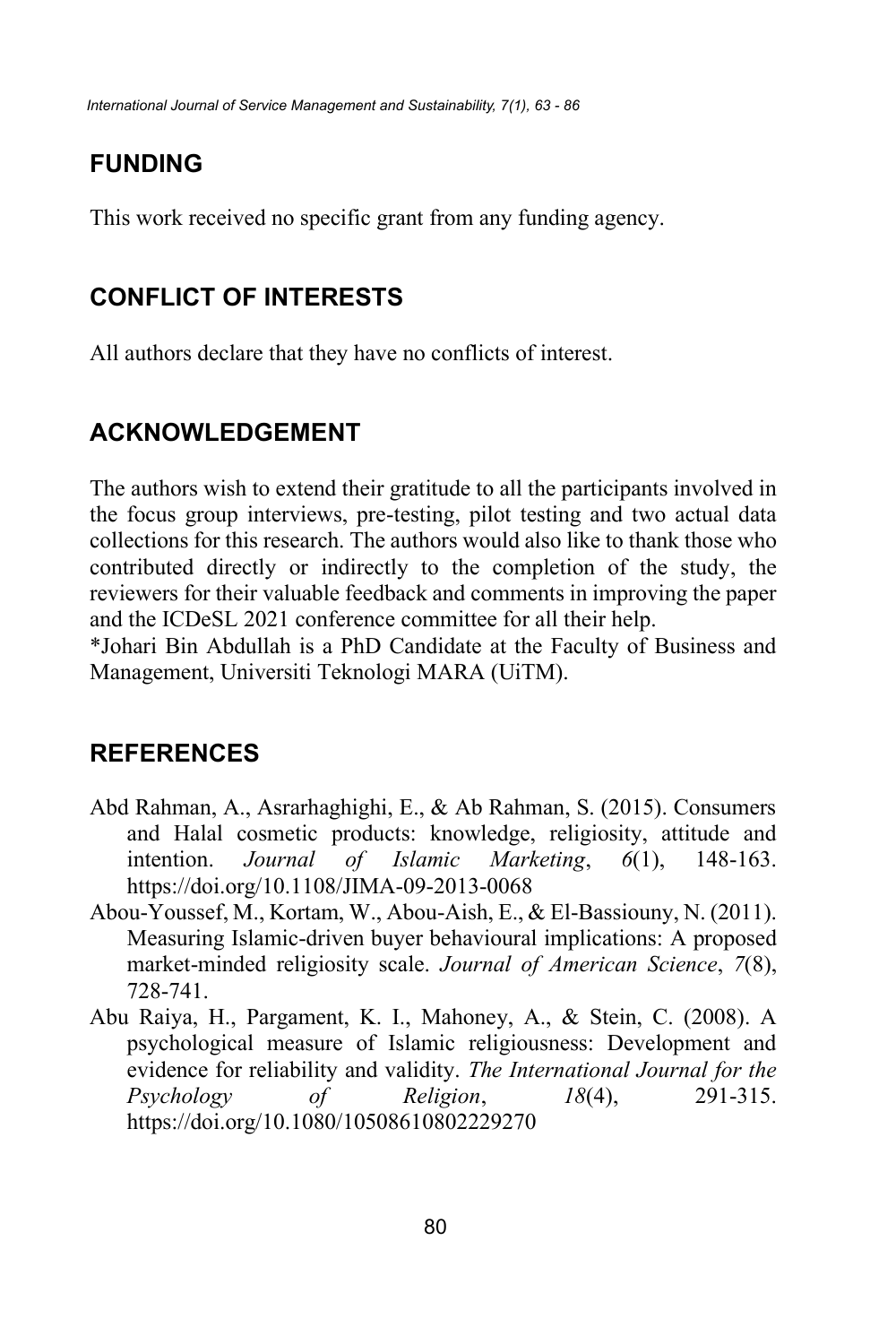- Acas, S. S., & Loanzon, J. I. V. (2020). Determinants of halal food purchase intention among Filipino muslims in Metro Manila. *Arabian Journal of Business and Management Review*. *10*(3), 1- 7.
- Alam, S. S., Janor, H., Zanariah, C. A. C. W., & Ahsan, M. N. (2012). Is religiosity an important factor in influencing the intention to undertake Islamic home financing in Klang Valley? *World Applied Sciences Journal*, *19*(7), 1030-1041. https://doi.org/10.1108/JIMA-09-2013- 0068
- Albelaikhi, A. A. (1997). *Development of a muslim religiosity scale* [Unpublished doctoral dissertation]. University of Rhode Island.
- Asa, R. S., & Azmi, I. M. A. G. (2018). The concept of halal and halal food certification process in Malaysia: Issues and concerns. *Malaysian Journal of Consumer and Family Economics*, *20*, 38-50. https://www.majcafe.com/wp-content/uploads/2018/07/5.-the-conceptof-halal.pdf
- Berry, D. (2005). Methodological pitfalls in the study of religiosity and spirituality. *Western journal of nursing research*, *27*(5), 628-647. https://doi.org/10.1177/0193945905275519
- Bhuian, S. N., Sharma, S. K., Butt, I., & Ahmed, Z. U. (2018). Antecedents and pro-environmental consumer behaviour (PECB): The moderating role of religiosity. *Journal of Consumer Marketing*. *25*(3), 287-299. https://doi.org/10.1108/JCM-02-2017-2076
- Boateng, G. O., Neilands, T. B., Frongillo, E. A., Melgar-Quiñonez, H. R., & Young, S. L. (2018). Best practices for developing and validating scales for health, social, and behavioural research: A primer. *Frontiers in public health*, *6*, 149. https://doi.org/10.3389/fpubh.2018.00149
- Breen, R. L. (2006). A practical guide to focus-group research. *Journal of Geography in Higher Education*, *30*(3), 463-475. https://doi.org/10.1080/03098260600927575
- Briliana, V., & Mursito, N. (2017). Exploring antecedents and consequences of Indonesian Muslim youths' attitude towards halal cosmetic products: A case study in Jakarta. *Asia Pacific Management Review*, *22*(4), 176- 184. https://doi.org/10.1016/j.apmrv.2017.07.012
- Bryman, A., & Bell, E. (2007). *Business research methods* (3rd ed.). Oxford University Press.
- Buja, A., & Eyuboglu, N. (1992). Remarks on parallel analysis. *Multivariate Behavioral Research*, *27*(4), 509-540. https://doi.org/10.1207/s15327906mbr2704\_2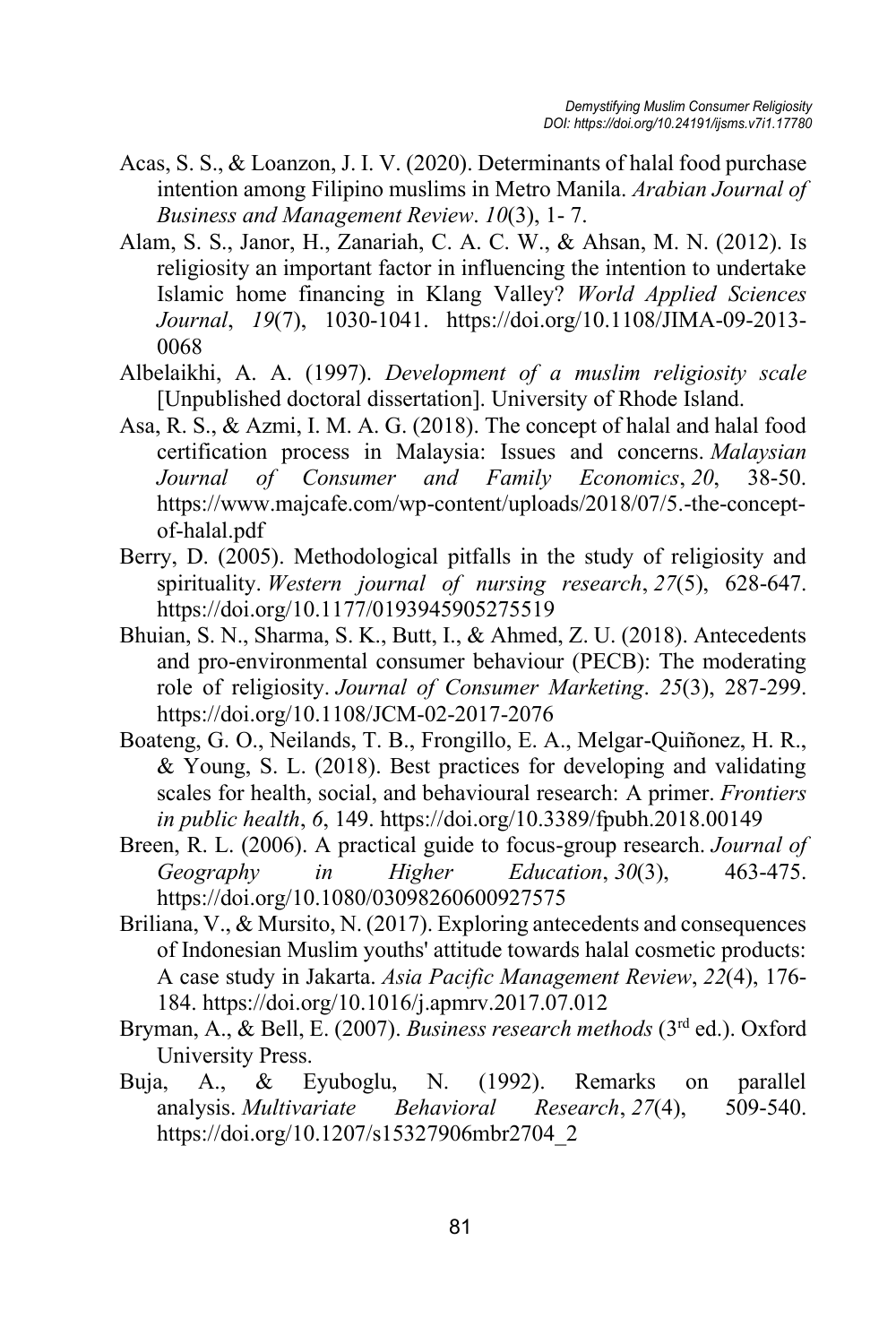- Churchill Jr, G. A. (1979). A paradigm for developing better measures of marketing constructs. *Journal of Marketing Research*, *16*(1), 64-73. https://doi.org/10.1177%2F002224377901600110
- Comrey, A. L., & Lee, H. B. (1992). *The first course in factor analysis* (2nd ed.). Lawrence Erlbaum Associates, Inc.
- Costello, A. B., & Osborne, J. (2005). Best practices in exploratory factor analysis: Four recommendations for getting the most from your analysis. *Practical Assessment, Research, and Evaluation*, *10*(1), 1-9. https://doi.org/10.7275/jyj1-4868
- Crabtree, B. F., & Miller, W. F. (1992). A template approach to text analysis: Developing and using codebooks. In B. F. Crabtree & W. L. Miller (Eds.), *Doing qualitative research*, 93–109. Sage Publications.
- Dinar Standard. (2021). *State of Global Islamic Economic report: Thriving in uncertainty.* https://cdn.salaamgateway.com/reports/pdf/862e1c9a9d 925c5cd6aacae31b0ea102e21778a9.pdf
- El-Bassiouny, N. (2016). Where is "Islamic marketing" heading? A commentary on Jafari and Sandikci's (2015) "Islamic" consumers, markets, and marketing. *Journal of Business Research*, *69*(2), 569- 578. https://doi.org/10.1016/j.jbusres.2015.05.012
- Elseidi, R. I. (2018). Determinants of Halal purchasing intentions: evidence from the UK. *Journal of Islamic Marketing*. *9*(1), 167-190. https://doi.org/10.1108/JIMA-02-2016-0013
- Fereday, J., & Muir-Cochrane, E. (2006). Demonstrating rigour using thematic analysis: A hybrid approach of inductive and deductive coding and theme development. *International Journal of Qualitative Methods*, *5*(1) 30-92. https://doi.org/10.1177%2F160940690600500107
- Fornell, C., & Larcker, D. F. (1981). Evaluating structural equation models
- with unobservable variables and measurement error. *Journal of Marketing Research*, *18*(1), 39-50.
- Grant, J. S., & Davis, L. L. (1997). Selection and use of content experts for instrument development. *Research in Nursing & Health*, *20*(3), 269- 274.
- https://doi.org/10.1002/(SICI)1098-240X(199706)20:3%3C269::AID-NUR9%3E3.0.CO;2-G
- Green, J. P., Tonidandel, S., & Cortina, J. M. (2016). Getting through the gate: Statistical and methodological issues raised in the reviewing process. *Organizational Research Methods*, *19*(3), 402-432. https://doi.org/10.1177%2F1094428116631417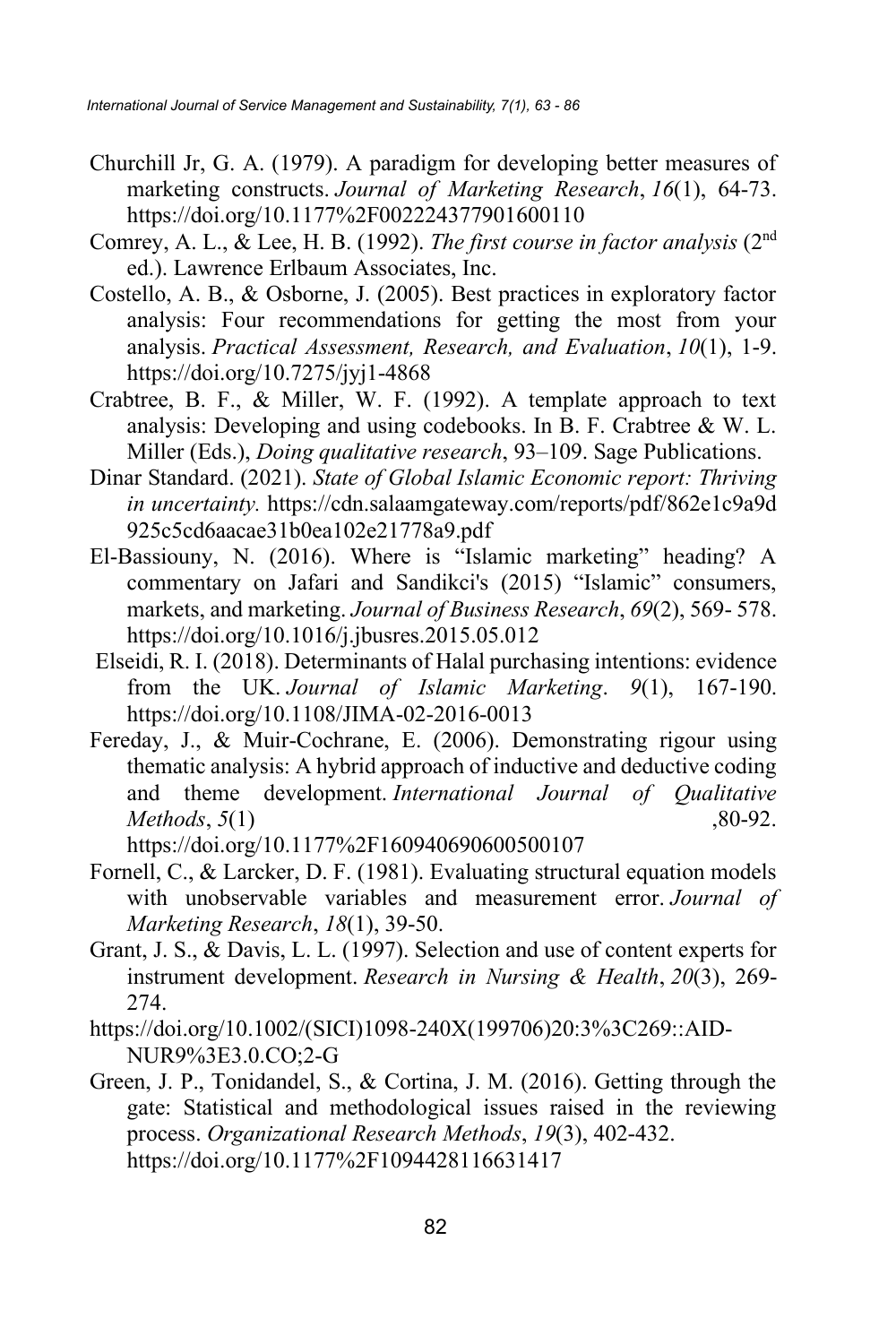- Gregory, R. J. (2007). *Psychology testing: History, principles, and applications* ( $5<sup>th</sup>$  ed.). Ally & Bacon.
- Hair, J. F., Black, W. C., Babin, B. J., Anderson, R. E. (2014). *Multivariate*  Data Analysis (7<sup>th</sup> ed.). Pearson Education.
- Hansmann, R., Mieg, H. A., & Frischknecht, P. (2012). Principal sustainability components: An empirical analysis of synergies between the three pillars of sustainability. *International Journal of Sustainable Development & World Ecology*, *19*(5), 451-459.
- Hari Adi, P., & Adawiyah, W. R. (2018). The impact of religiosity, environmental marketing orientation and practices on performance. *Journal of Islamic Marketing*. *9*(4), 841-862. https://doi.org/10.1108/JIMA-09-2016-0067
- HDC. (2020). *Halal industry master plan, HIMP 2030: Executive Summary*. Halal Development Corporation, HDC. https://www.hdcglobal.com/wp-content/uploads/2020/02/Halal-Industri-Master-Plan-2030.pdf
- HKC. (2021) Interactive Dashboard. Malaysia Halal Certified Company by Industry. https://hkc.hdcglobal.com/member/interactiv
- Jafari, A. (2012). Islamic marketing: insights from a critical perspective. *Journal of Islamic Marketing*, *3*(1), 22-34. https://doi.org/10.1177/1470593111424184
- Jana-Masri, A., & Priester, P. E. (2007). The development and validation of a Qur'an-based instrument to assess Islamic religiosity: The religiosity of Islam scale. *Journal of Muslim Mental Health*, *2*(2), 177-188. https://doi.org/10.1080/15564900701624436
- Ji, C. H. C., & Ibrahim, Y. (2007). Islamic doctrinal orthodoxy and religious orientations: Scale development and validation. *The International Journal for the Psychology of Religion*, *17*(3), 189-208. https://doi.org/10.1080/10508610701402192
- Johnston, R.A. & Wichern, O.W. (1992). *Applied multivariate statistical analysis*. (3rd ed.). Prentice-Hall.
- Khalek, A. A. (2015), *Determinants influencing Halal food consumption among generation Y Muslims in Malaysian private universities*. [Unpublished doctoral dissertation]. The University of Malaya.
- Khraim, H. (2010). Measuring religiosity in consumer research from an Islamic perspective. *International Journal of Marketing Studies*, *2*(2), 166-179. https://doi.org/10.5539/ijms.v2n2p166
- Kline, R. B. (2011). Convergence of structural equation modelling and multilevel modelling. In M., Williams, & W. P. Vogt, (Eds.). *The SAGE*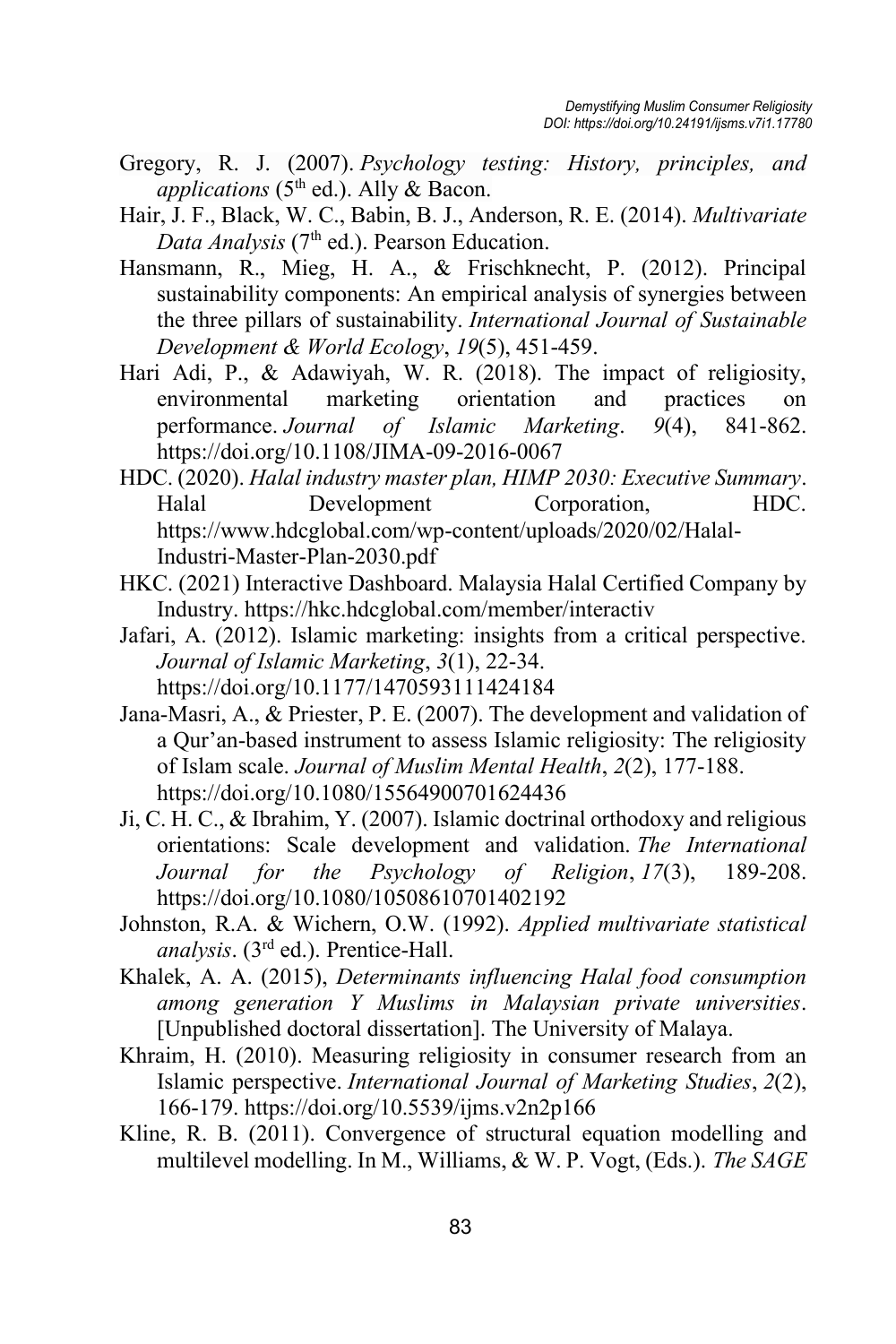*handbook of innovation in social research methods*. Sage Publications. https://dx.doi.org/10.4135/9781446268261.n31

- Krauss, S. E., Hamzah, A., Juhari, R., & Hamid, J. A. (2005). The Muslim Religiosity-Personality Inventory (MRPI): Towards understanding differences in the Islamic religiosity among the Malaysian youth. *Pertanika Journal of Social Sciences & Humanities*, *13*(2), 173- 186.
- Krueger, R. A., & Casey, M. A. (2002). Designing and conducting focus group interviews. In R. A. Krueger, M. A. Casey, J. Donner, S. Kirsch, & J. N. Maack (Eds.). *Social analysis: selected tools and techniques*. (pp. 4-23). World Bank.
- Lynn, M. R. (1986). Determination and quantification of content validity. *Nursing Research, 35*(6), 382–385. https://doi.org/10.1097/00006199-198611000-00017
- Manap, J. H., Hamzah, A., Noah, S. M., Kasan, H., Krauss, S. E., Mastor, K. A., ... & Idris, F. (2013). Prinsip Pengukuran Religiositi Dan Personaliti Muslim. *Jurnal Psikologi dan Pembangunan Manusia*, *1*(1), 36-43.
- Marques, I. C. D. S., Theiss, L. M., Johnson, C. Y., McLin, E., Ruf, B. A., Vickers, S. M., ... & Chu, D. I. (2021). Implementation of virtual focus groups for qualitative data collection in a global pandemic. *American Journal of Surgery*. *221*(2021), 918-922.

```
https://doi.org/10.1016/j.amjsurg.2020.10.00s
```
- Memon, M. A., Ting, H., Ramayah, T., Chuah, F., & Cheah, J. H. (2017). A review of the methodological misconceptions and guidelines related to the application of structural equation modelling: A Malaysian scenario. *Journal of Applied Structural Equation Modeling*, *1*(1), 1-13. https://doi.org/10.47263/JASEM.1(1)01
- Miller, W. R., & Thoresen, C. E. (2003). Spirituality, religion, and health: An emerging research field. *American psychologist*, *58*(1), 24. https://doi.org/10.1037/0003-066X.58.1.2
- MITI. (2021, September 9). Speech of Prime Minister at WHBC 2021(read by Senior Minister & MITI Minister. [Video].

https://www.youtube.com/watch?v=7HyB7FZt5ko

- Mokhlis, S. (2006). *The influence of religion on retail patronage behaviour in Malaysia* [Unpublished doctoral dissertation]. The University of Sterling.
- Muslichah, M., Abdullah, R., & Razak, L. A. (2019). The effect of halal foods awareness on purchase decision with religiosity as a moderating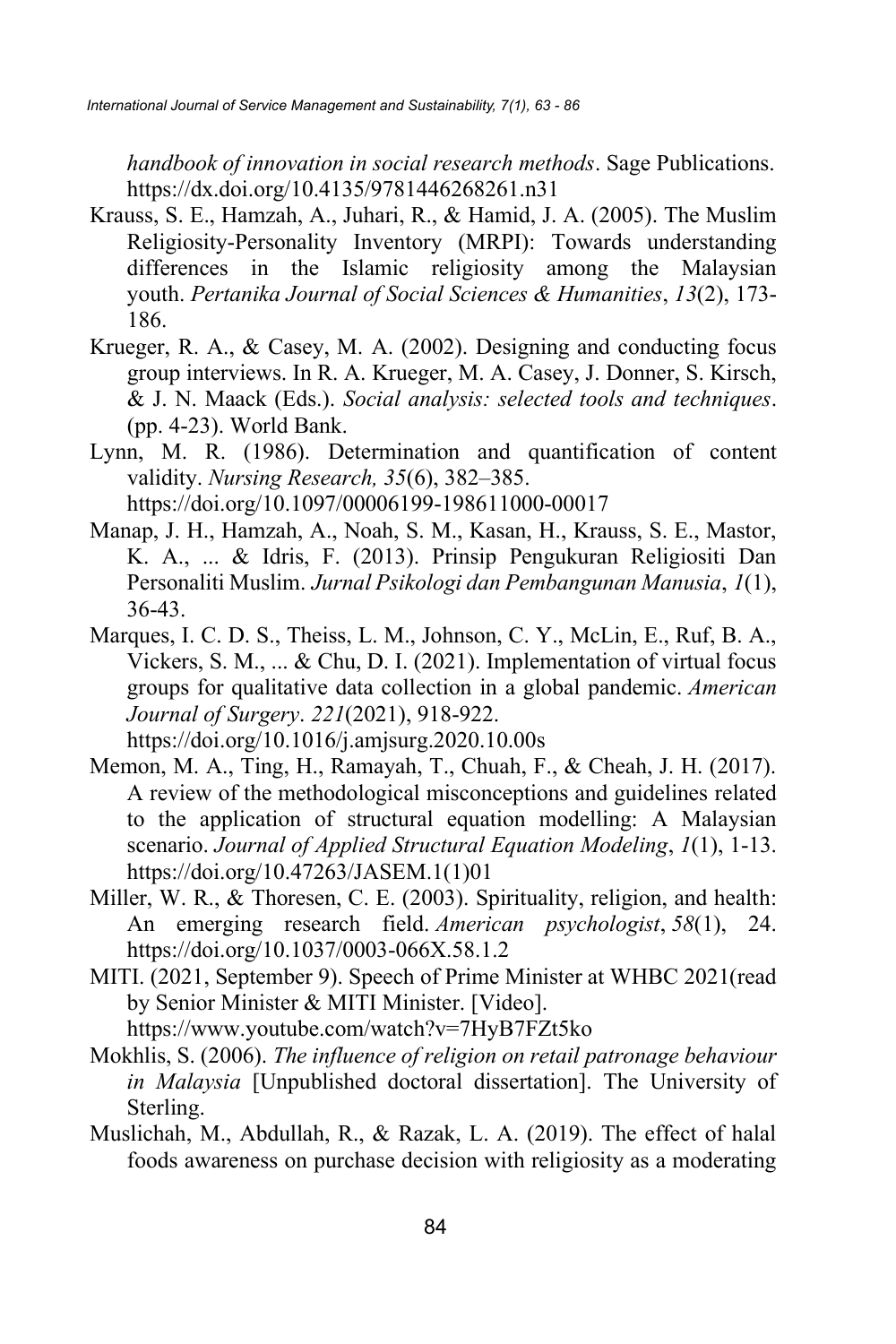variable: A study among university students in Brunei Darussalam. *Journal of Islamic Marketing*. *11*(5),1091-1104. https://doi.org/10.1108/JIMA-09-2017-0102

- Narver, J.C. & Slater, S.F. (1990). The effect of a market orientation on business profitability. *Journal of Marketing*, *54*(4), 20-35. https://doi.org/10.1177/002224299005400403
- Newaz, F. T. (2014). *Religiosity, generational cohort and buying behaviour of islamic financial products in Bangladesh* [Unpublished doctoral dissertation]. Victoria University of Wellington.
- Nunnally, J. C. (1978). *Psychometric Theory* (2nd ed.). McGraw Hill.
- Omar, N. A., Osman, L. H., Alam, S. S., & Sanusi, A. (2015). Ecological conscious behaviour in Malaysia: The case of environmentally friendly products. *Malaysian Journal of Consumer and Family Economics*, *18*, 17-34.
- Osborne, J. W. (2014). *Best practices in exploratory factor analysis*. CreateSpace Independence Publishing.
- Pew Research Center (2017). The Changing Global Religious Landscape. https://assets.pewresearch.org/wp-content/uploads/sites/11/2017/04/ 07092755/FULL-REPORT-WITH-APPENDIXES-A-AND-B-APRIL-3.pdf
- Pew Research Centre (2011). The Future of the Global Muslim Population: Projection for 2010-2030. https://assets.pewresearch.org/wpcontent/uploads/sites/11/2011/01/FutureGlobalMuslimPopulation-WebPDF-Feb10.pdf
- Purvis, B., Mao, Y., & Robinson, D. (2019). Three pillars of sustainability: in search of conceptual origins. *Sustainability Science*, *14*(3), 681-695. https://doi.org/10.1007/s11625-018-0627-5
- Ranjbari, M., Esfandabadi, Z. S., Zanetti, M. C., Scagnelli, S. D., Siebers, P. O., Aghbashlo, M., ..., & Tabatabaei, M. (2021). Three pillars of sustainability in the wake of COVID-19: A systematic review and future research agenda for sustainable development. *Journal of Cleaner Production*, 126660. https://doi.org/10.1016/j.jclepro.2021.126660
- Rehman A., & Shabbir, M. S. (2010). The relationship between religiosity and new product adoption. *Journal of Islamic Marketing*. *1*(1) 63-69. https://doi.org/10.1108/17590831011026231
- Rencher. A.C. (2002). *Methods of multivariate analysis, (*2nd ed.). John Wiley & Sons, Inc.
- Rishi, B., & Halder, S. (2015). Demystifying the Islamic Consumer Segments. In *Islamic Perspectives on Marketing and Consumer*